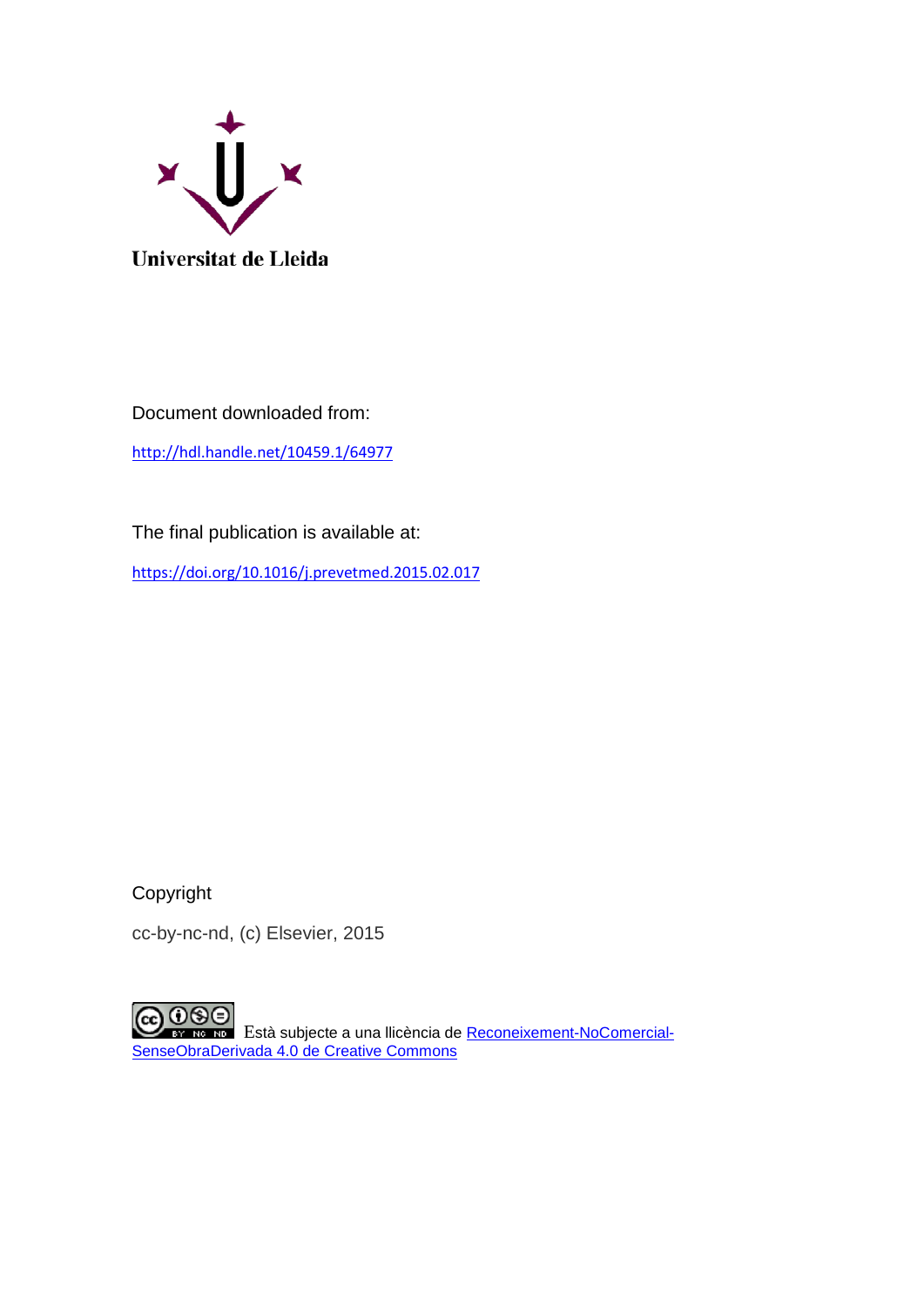| $\mathbf{1}$<br>$\mathfrak 2$ |                                                                                                                                                                                                                   |
|-------------------------------|-------------------------------------------------------------------------------------------------------------------------------------------------------------------------------------------------------------------|
| $\mathfrak{Z}$                | Virological and serological characterization of vaccinated and non-vaccinated piglet                                                                                                                              |
| 4                             | subpopulations coming from vaccinated and non-vaccinated sows                                                                                                                                                     |
| 5<br>6                        |                                                                                                                                                                                                                   |
| 7                             |                                                                                                                                                                                                                   |
| 8                             | L. Fraile <sup>a,</sup> , J. Segalés <sup>b,c</sup> , G. Ticó <sup>b</sup> , S. López-Soria <sup>b</sup> , Valero O <sup>d</sup> , M. Nofrarías <sup>b</sup> , E. Huerta <sup>b</sup> , A. Llorens <sup>b</sup> , |
| 9                             | R. López-Jiménez <sup>b</sup> , D. Pérez <sup>b</sup> , M. Sibila <sup>b</sup>                                                                                                                                    |
| 10                            |                                                                                                                                                                                                                   |
| 11                            | <sup>a</sup> Departament de Producció Animal, ETSEA, Universitat de Lleida, 25198, Lleida, Spain.                                                                                                                 |
| 12                            | <sup>b</sup> Centre de Recerca en Sanitat Animal (CReSA), UAB-IRTA, Campus de la Universitat Autònoma de                                                                                                          |
| 13                            | Barcelona, 08193 Bellaterra (Cerdanyola del Vallés), Spain.                                                                                                                                                       |
| 14                            | $c$ Departament de Sanitat i d'Anatomia Animals, Universitat Autònoma de Barcelona, 08193 Bellaterra                                                                                                              |
| 15                            | (Cerdanyola del Vallés), Spain                                                                                                                                                                                    |
| 16                            | <sup>d</sup> Servei d'Estadística Aplicada, Universitat Autònoma de Barcelona, 08193 Bellaterra (Cerdanyola del                                                                                                   |
| 17                            | Vallés), Spain                                                                                                                                                                                                    |
| 18                            |                                                                                                                                                                                                                   |
| 19                            |                                                                                                                                                                                                                   |
| 20                            | *Corresponding author. Tel.: +34-973702814                                                                                                                                                                        |
| 21                            | E-mail address: lorenzo.fraile@prodan.udl.cat                                                                                                                                                                     |
| 22                            |                                                                                                                                                                                                                   |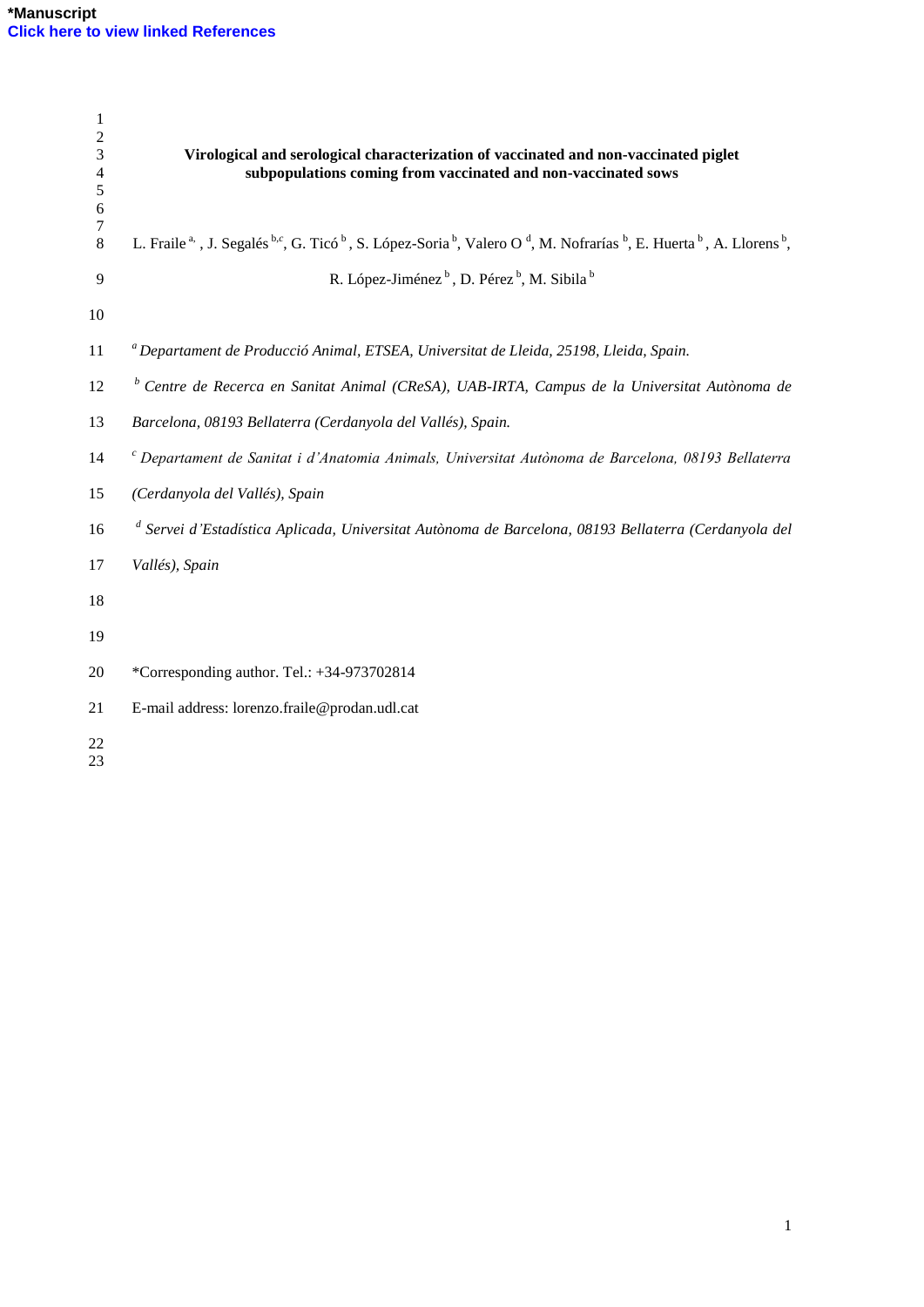### **Abstract**

 The present study describes the virological and serological profiles of PCV2 vaccinated (V) and non- vaccinated (NV) piglet subpopulations coming from V and NV sows in a PCV2 subclinically infected farm. Four hundred seventy-six piglets born from V or NV sows were further subdivided in a total of four groups: NV sows-NV pigs (NV-NV), NV sows-V pigs (NV-V); V sows-NV pigs (V-NV) and V sows-V pigs (V-V). Seventy-five pigs were randomly selected at the beginning of the trial from each group and they were bled at 4, 8, 12, 16, 21 and 25 weeks of age. All animals included in the trial were weighed at 4 and 25 weeks of age and their average daily weight gain (ADWG) was calculated. Serum samples obtained at different time points were used to assess PCV2 infection (viremia) and the level of antibodies by means of immunoperoxidase monolayer assay (IPMA) against this pathogen. IPMA titres (classified in high, medium or low) and PCR results (positive or negative) were analyzed using a multiple correspondence and K-means cluster analysis. According to these tests, animals included in the study were classified into the following four clusters: 1) 93 piglets that were viraemic mainly from 12 to 25 weeks of age and with PCV2 antibody titers increasing over time; 2) 75 piglets with late PCV2 infection and seroconversion (later than 16 weeks of age); 3) 26 piglets with high but decreasing PCV2 antibody titers and low percentages of PCV2 PCR positive serum samples; and 4) 105 piglets with medium and high IPMA titers throughout the trial and sporadic PCR positive samples. The defined subpopulations of piglets were observed in all experimental groups (NV-NV, NV-V, V-NV and V-V) although in variable percentages. Thus, animals from clusters 1 and 2 belonged mainly to the NV-NV and V-NV groups and animals from clusters 3 and 4 were distributed mainly into the NV-V and V-V groups. Finally, the ADWG of pigs belonging to clusters 3 and 4 was significantly higher (p=0.02) than that of pigs belonging to clusters 1 and 2. Within each cluster, no statistically significant differences were found in ADWG between treatment groups.

 *Key words: Porcine circovirus* type 2 (PCV2); vaccination; sow; piglet; individual variation; average daily weight gain; subpopulations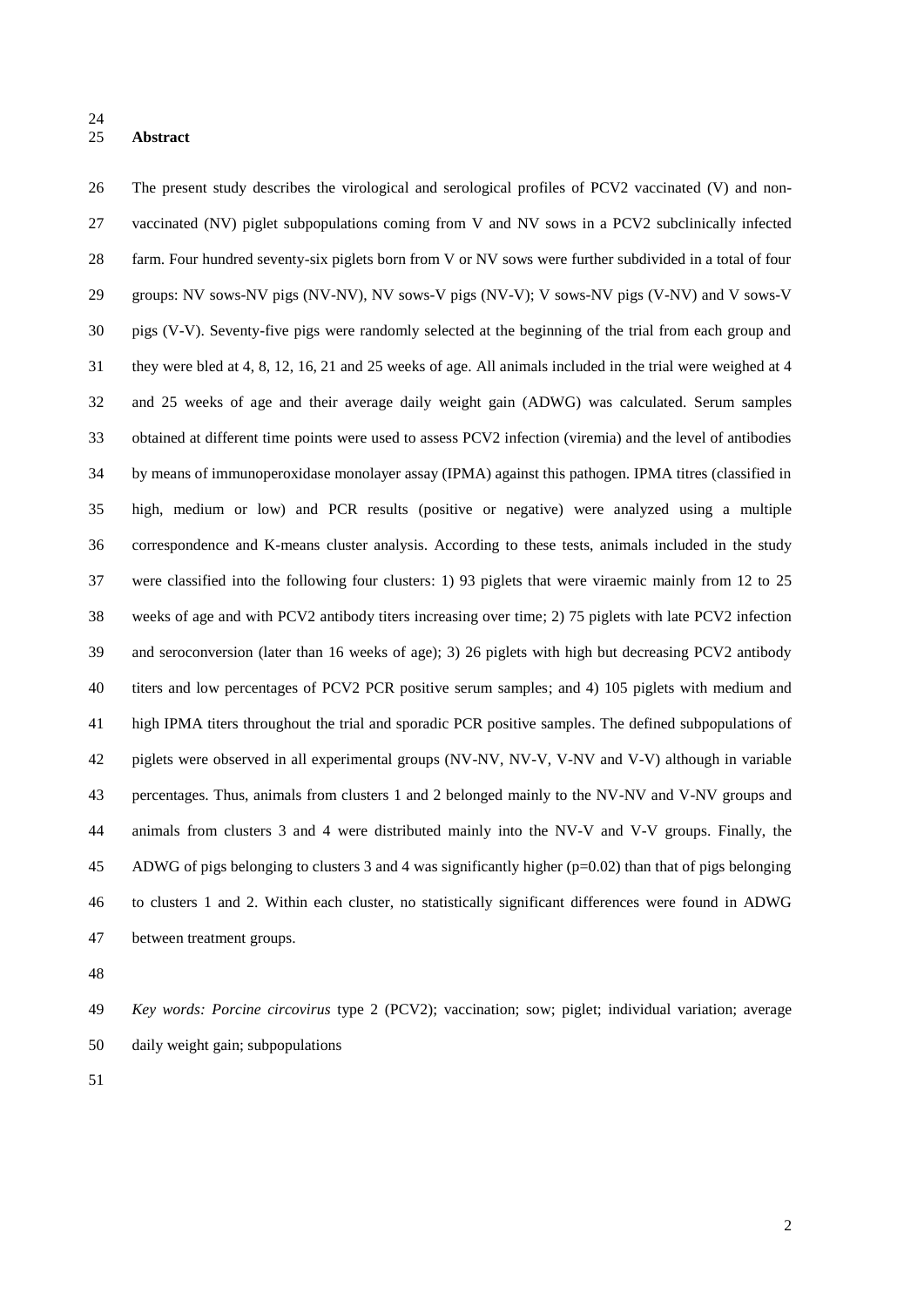#### **1. Introduction**

 Porcine circovirus type 2 (PCV2)-systemic disease (SD) is considered one of the major swine diseases worldwide. Infection with PCV2 is a necessary but not sufficient condition for pigs to develop the disease. Thus, management factors are important for disease development [\(Woodbine et al., 2007,](http://www.sciencedirect.com/science/article/pii/S1090023313002591#b0115) [Alarcon et al., 2011\)](http://www.sciencedirect.com/science/article/pii/S1090023313002591#b0005) and secondary pathogens, such as *Mycoplasma hyopneumoniae*, porcine reproductive and respiratory syndrome virus (PRRSV) and porcine parvovirus (PPV), are also considered infectious risk factors for disease triggering [\(Opriessnig et al., 2004\)](http://www.sciencedirect.com/science/article/pii/S1090023313002591#b0065). Traditionally, PCV2-SD control was based on counteracting infectious and non-infectious triggering factors, such as management improvement, control of co-infections and changes of the boar genetic background (Grau-Roma et al., 2011). However, PCV2 vaccines have demonstrated to be very efficient to control PCV2-SD and PCV2 infections under experimental and natural conditions (Beach and Meng, 2012).

 PCV2 vaccines can be applied in sow and /or in piglets (Grau-Roma et al., 2011). PCV2 sow (and/or gilt) vaccination leads to an increase of PCV2 antibody titres in sow serum, a reduction in viremia as well as viral shedding in milk and colostrum and an improvement of piglet production records (mortality rates and average daily weight gain [ADWG]) (Gerber et al., 2011; Kurmann et al., 2011). Piglet PCV2 vaccination results in a significantly reduction of viral-induced microscopic PCV2-SD lymphoid lesions, decrease mortality and cull rates, decrease the frequency of co-infections and improve ADWG (Segalés et al., 2009, Martelli et al., 2011). Indeed, a meta-analysis study of 66 published field trials found a positive effect of all PCV2 commercially available vaccines on productivity, with no statistically significant differences among them (Kristensen et al., 2011). Alternatively, a not yet extensively studied strategy is the double (sow and piglet) PCV2 vaccination (Opriessnig et al, 2010, Pejsak et al, 2010, Fraile et al, 2012a). This strategy achieved the best productive results although no statistically significant differences were observed in comparison with a protocol based only in piglet vaccination (Fraile et al 2012a). On the other hand, a recent publication (Oh et al., 2014) confirmed that the combination of sow and pig (at 49 days of age) vaccination significantly reduced PCV2 viremia, induced higher neutralizing antibody titres, and resulted in higher proportion of CD4(+)CD8(+)IFN-γ(+) lymphocyte subsets in piglets compared to the other groups of animals tested (non-vaccinated piglets coming from vaccinated sows, only vaccinated piglets at 21 or 49 days of age, and piglets vaccinated at 21 days of age coming from vaccinated sows). Thus, the combination of sow and pig (49 days of age) vaccination could be more effective for controlling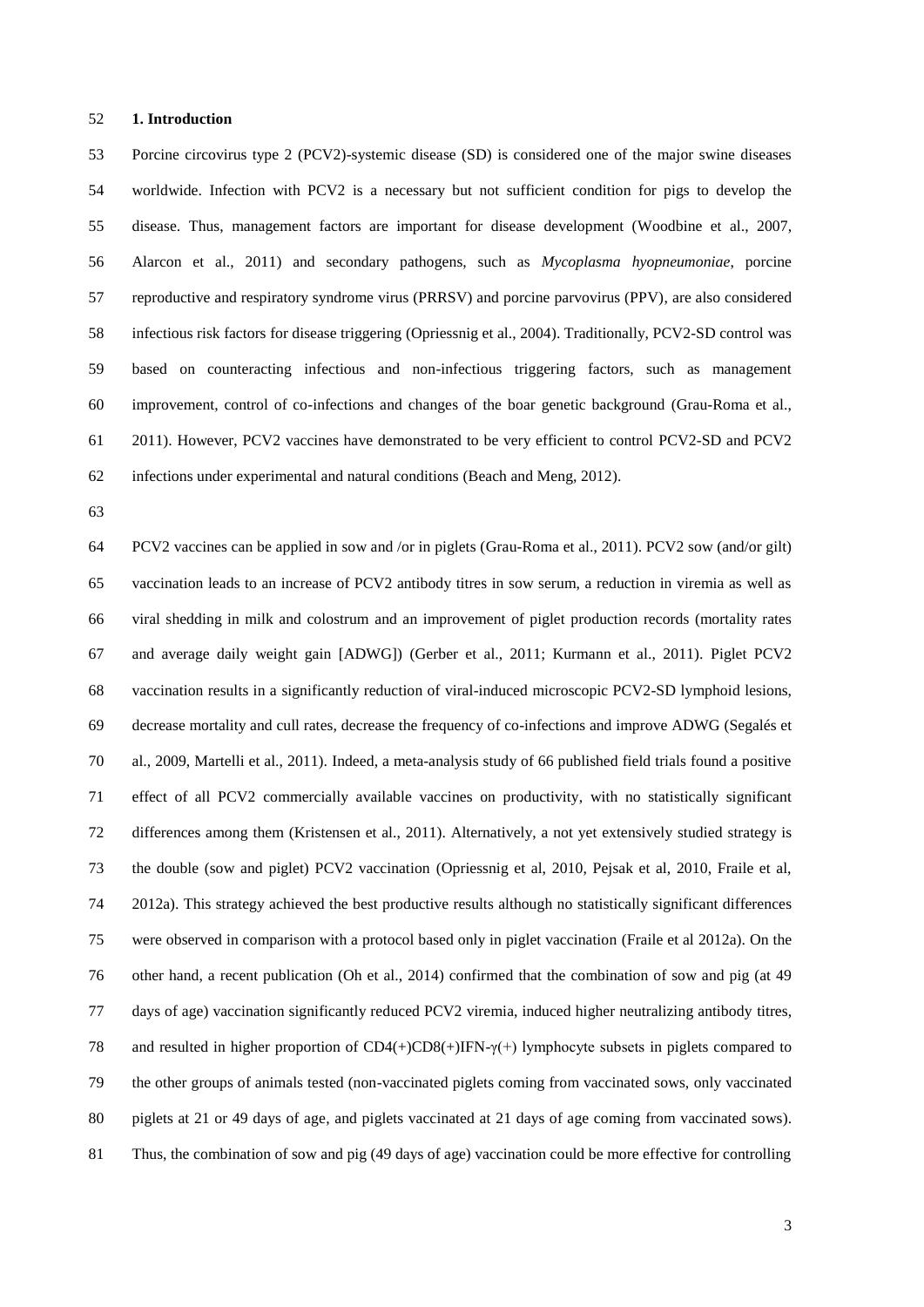PCV2 infection if PCV2 the infection occurs during the growing-finishing period in herds. From an economical perspective, PCV2 vaccination is considered a worldwide great success. However, these vaccines are imperfect in the sense that they prevent clinical signs but not infection (Kekarainen et al., 2010). Moreover, the seroconversion elicited by the vaccine can be affected by the antibody titres (Fraile et al 2012a,b) and the vaccine efficacy may depend on the timing of natural infection (Beach and Meng, 2012). As a consequence, in a PCV2 vaccinated community, subpopulations of animals not equally protected in front of a natural PCV2 challenge may exist. Optimization of PCV2 vaccination protocols would probably require a better characterization of piglet subpopulations coming from piglet, sow or both vaccination programs. To the authors' knowledge, this kind of information is not yet available in the literature. Thus, the main goal to this research work was to characterize, by means of PCV2 antibody and virological profiles, the different piglet subpopulations generated by piglet and/or sow vaccination. A secondary objective was to describe the ADWG observed in the different piglet subpopulations.

#### **2. Material and methods**

*2.1. Study design*

 Data analysed in this study was taken from a previously published field study (Fraile et al., 2012a). Briefly, the study was conducted in a 1500-sow Spanish farm with clinical history of PCV2-SD in which 99 no PCV2 vaccination had been ever used. Pigs included in the study were born from Landrace  $(50\%)$  x 100 Large white (50%) sows mated with Pietrain (100%) boars. One month before the beginning of the trial, PCV2-SD was diagnosed (fulfilling the internationally accepted disease case definition) (Segalés et al., 2005) in 5 out of 10 animals showing a wasting condition. One week before mating, a population of 57 sows was distributed into two groups: vaccinated (V, n=26) and non-vaccinated sows (NV, n=31). V 104 sows received 2 ml of Porcilis® PCV (MSD Animal Health, The Netherlands) and NV received 2 ml of 105 phosphate buffer saline (PBS). The parity average was **not significantly different between**  $V$  **(3.1) and NV** 106 (3.2) sows; animals with different treatments were mingled in the same farrowing and gestation units. Blood samples were taken from the sows 2 weeks pre-mating and at 3, 10 and 17 weeks post-mating. All healthy piglets (n=476) born from these 57 sows were included (at 4 weeks of age) in a sow and/or piglet vaccination strategy as follows: NV sows-NV pigs (NV-NV, n=134), NV sows-V pigs (NV-V, n=135); V sows-NV pigs (V-NV, n=104) and V sows-V pigs (V-V, n=103). The housing and husbandry conditions 111 were standard for pigs reared under intensive conditions in Spain. Briefly, animals were housed in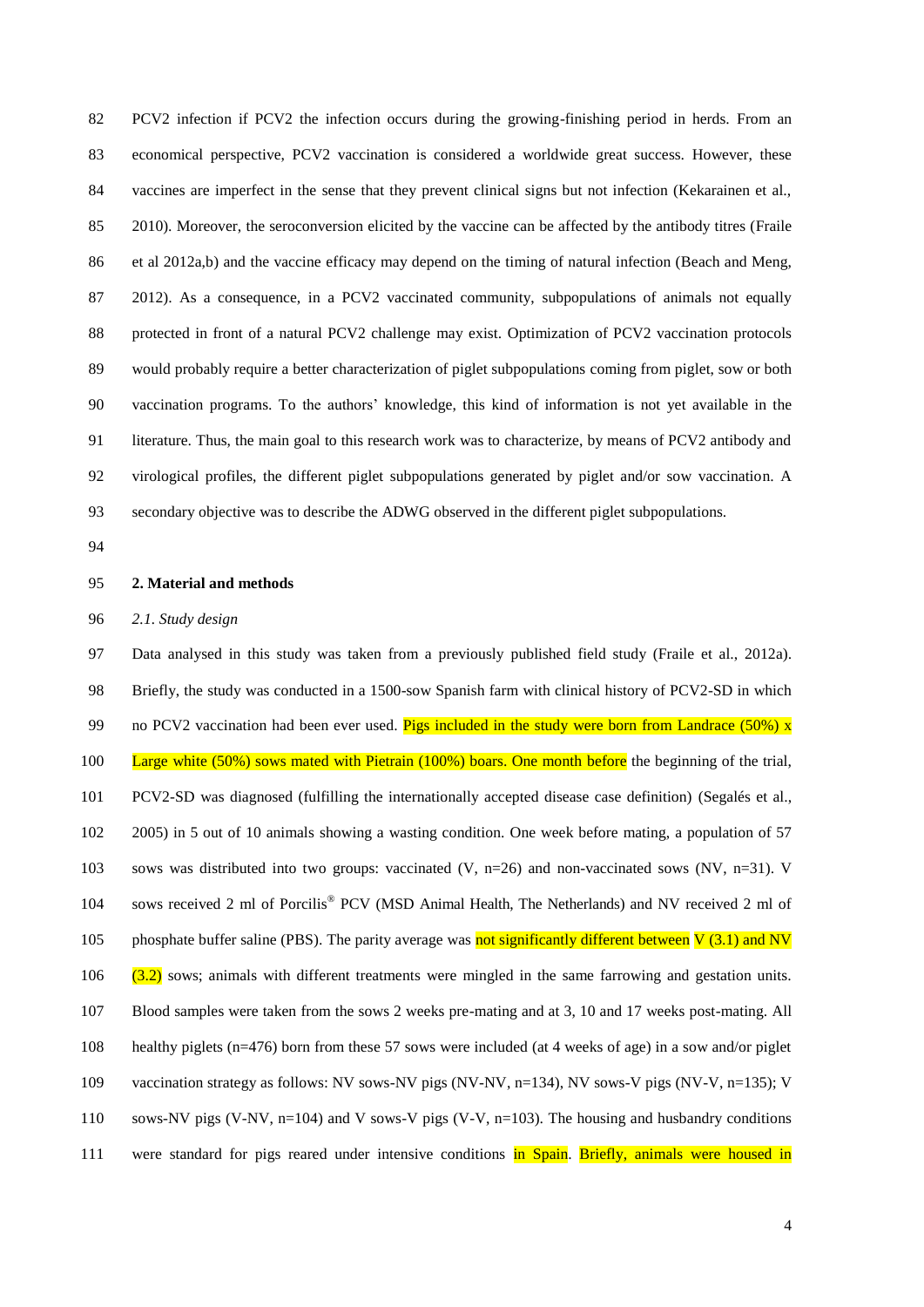112 confinement with controlled environmental conditions (temperature and ventilation). In particular, cross- fostering was not allowed for the litters under study and the weaning age was close to 4 weeks of age 114 ( $27\pm 2$  days). At weaning, V piglets received 2 mL of Porcilis<sup>®</sup> PCV by intramuscular route and NV ones received 2 mL of PBS by the same route. Piglets with different treatment were mingled in the same growing and finishing units. Mortality during the study was recorded. No evidence of PCV2-SD was observed in the studied batch. The sampling size of the study was carried out to be able to detect differences in ADWG close to 20 g/day between vaccinated and non-vaccinated piglets (Fraile et al, 2012a). Nevertheless, the final number of piglets included in this study allowed having statistical power to detect differences between the proportion of the piglets presents in the different groups equal or higher than 15%.

 From each treatment, a group of seventy-five pigs was randomly selected and bled at 4 (27±2 days of age), 8, 12, 16, 21 and 25 weeks of age. In addition, these animals were weighed at 4 and 25 weeks of age and their ADWG was calculated. Data analysis was done considering these 75 pigs per treatment group. This number of animals allowed describing precisely the virological and serological profile for each treatment. Treatments, housing, husbandry and slaughtering conditions conformed to the European Union

Guidelines and Good Clinical Practices, and were identical for all experimental groups.

*2.2. PCR to detect PCV2 nucleic acid*

 Serum samples were processed by standard PCV2 PCR (Quintana et al., 2002). In the statistical analyses, a variable including PCR result (positive or negative) and sampling week was generated. Thus, variable PCRXS or PCRWX represented PCR results of sows at X weeks pre- or post-mating, and PCR results of piglets at X weeks of age, respectively.

*2.3. Serology to detect PCV2 antibodies*

 Presence of antibodies against PCV2 were tested using immunoperoxidase monolayer assay (IPMA) (Rodríguez-Arrioja et al., 2000). IPMA results were expressed as log2 titre values. Animals were classified taking into account their antibody titre as low (<10 log2 IPMA titers), medium (between 10 and 12 log2 IPMA titres) or high (>12 log2 IPMA titres).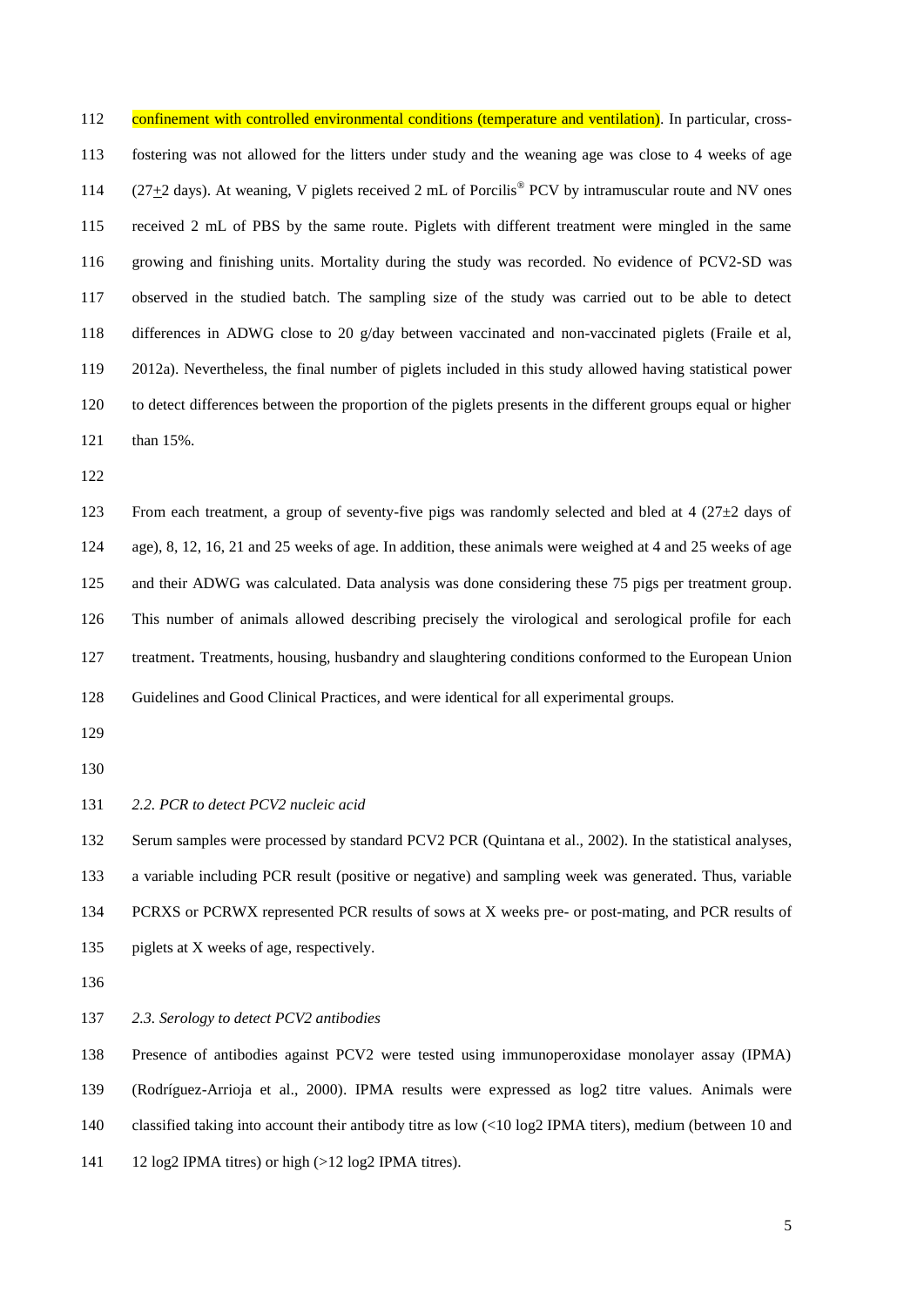#### *2.4. Statistical analysis*

 Statistical analyses were carried out using the SAS system V.9.2 (SAS institute Inc, Cary, NC, USA) and the SPAD v5.0, C.I.S.I.A., Saint Mandé, France. For all analyses, the individual pig was considered as the 146 experimental unit. The significance level ( $\alpha$ ) was set at 0.05.

*2.4.1. Multiple correspondence analysis*

 Multiple correspondence analysis (MCA) is a multivariate, descriptive and exploratory technique that is used to visualize relationships within a set of categorical variables (Greenacre et al, 2006), without any dependent variable or assumptions on data distribution. This technique was carried out to summarize the values of piglet IPMA (low, medium, high) and piglet PCV2 detection by PCR in serum (positive or negative) at each sampling time.

 The remaining variables (piglet and/or sow PCV2 vaccination and IPMA and PCR results in sows at each sampling time) were included in the analysis as supplementary variables. In a MCA analysis, these variables were not used in determining the locations of the other, but were displayed on the output and helped in the interpretation of the active variables (PCR and IPMA in piglets).

 In the MCA output, relationships between different categories of the selected variables are typically represented as points in a two-dimensional space; the first and second dimensions are represented in the X and Y axes of the graph, respectively. Supplementary variables are represented in different symbol and color than the active ones. The size of the categories of the active variables is proportional to the number of observations within this category. The plot can be interpreted by considering which variable categories 165 are plotted closely together; relatedness between variables is considered in both the  $1<sup>st</sup>$  dimension along 166 the X axis, and in the  $2<sup>nd</sup>$  dimension along the Y axis. The distance of an object from the origin of the plot reflects variation from the "average response pattern", which relates to the most frequent category for each variable. Thus, objects with many characteristics corresponding to the most frequent categories will 169 be near the origin of the axes  $(X=0, Y=0)$ . In contrast, objects with unique characteristics are located far from the origin of the axes. For example, the most frequent combinations between piglet IPMA (low, medium or high) and PCR results (positive or negative) were plotted close to each other, whereas those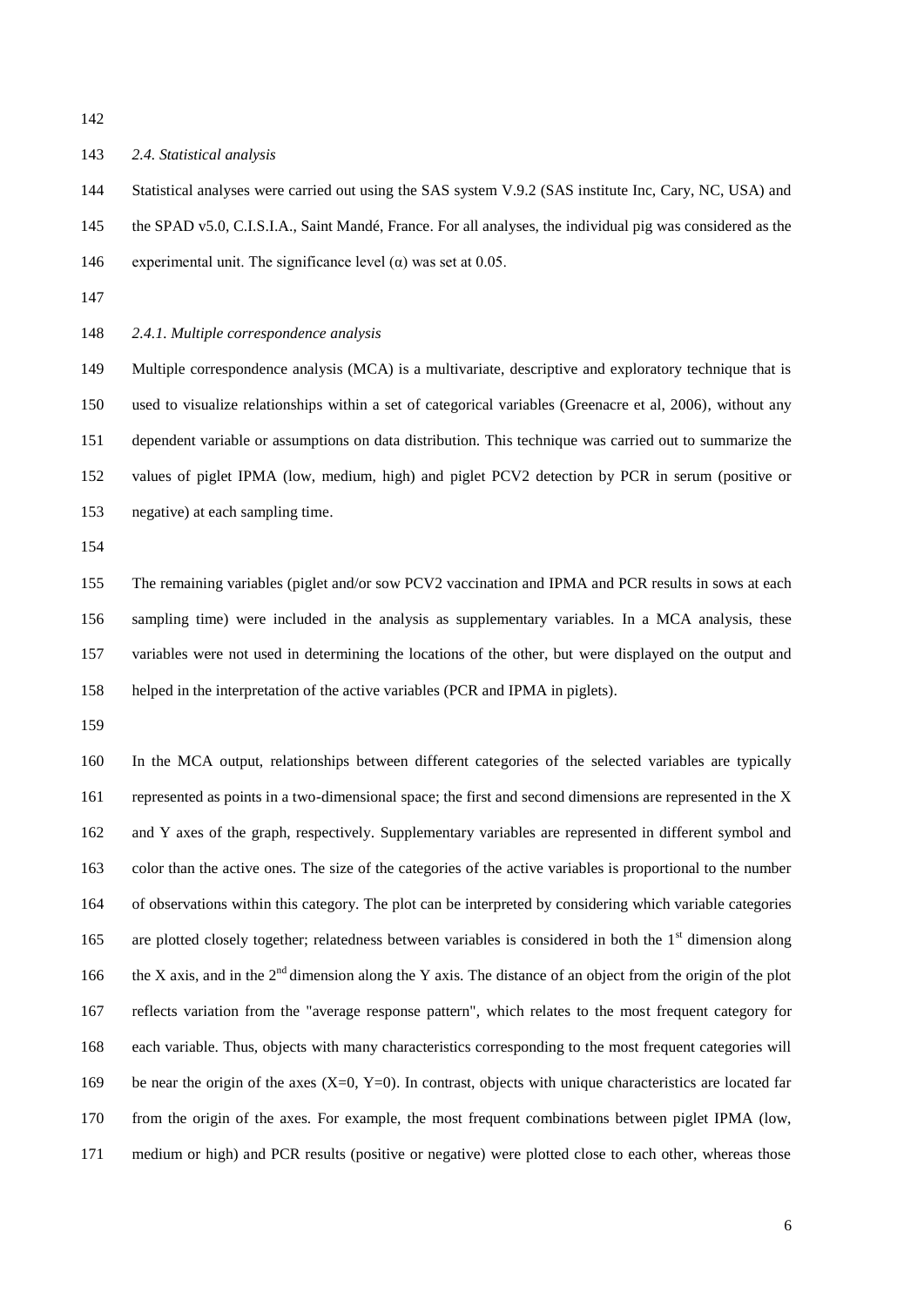rare combinations were plotted further apart (Ribbens et al, 2008). For each variable and in each dimension, a discrimination measure is computed and compared using bivariate t-tests. This measure can be regarded as squared component loading and it is also the variance of the quantified variable in the dimension. Finally, with the MCA analysis, it will be also generated factors (combination of variables) to explain the whole observed variance.

*2.4.2. Cluster analysis*

 The K-means cluster analysis is a multivariate method used to divide the heterogeneous group of piglets into homogeneous subgroups using non-hierarchical methods, via an iterative process that continues until the sum of squares to the assigned cluster centres is minimized. A K-means cluster analysis (Lebart, et al, 2000) was conducted to reveal populations of piglets with similar IPMA and PCR results based on the factors derived from the MCA. The clusters obtained are represented in a tree dendrogram (Hartigan, 1975).

 The distribution of the experimental groups (NV-NV, NV-V, V-NV and V-V) within each cluster was analysed using a chi-squared test. Finally, An ANOVA test was used to compare the production performance (ADWG) between clusters and, within each cluster, the ADWG was also compared taking into account the experimental group as explanatory variable (NV-NV, NV-V, V-NV, V-V).

**3. Results**

3.1. Multiple correspondence analysis

 The results of the MCA analysis are represented in Figure [1.](http://www.biomedcentral.com/1746-6148/8/217/figure/F1) The total variance explained by this analysis 195 was 29.8%; with 16.5% explained by the <sup>1st</sup> dimension and 13.3% by the  $2<sup>nd</sup>$  dimension, respectively. Discrimination measures provided insight into the influence exerted by each variable in order to explain the variance observed in each dimension. Variables with the highest discrimination values are included in Table [1.](http://www.biomedcentral.com/1746-6148/8/217/table/T4)

199 The 1<sup>st</sup> dimension (X axis) separates PCR positive (X<0) from PCR negative animals (X>0). On the left 200 side of  $1<sup>st</sup>$  dimension, positive PCR results at weeks 16, 21 and 25 were close to (and therefore associated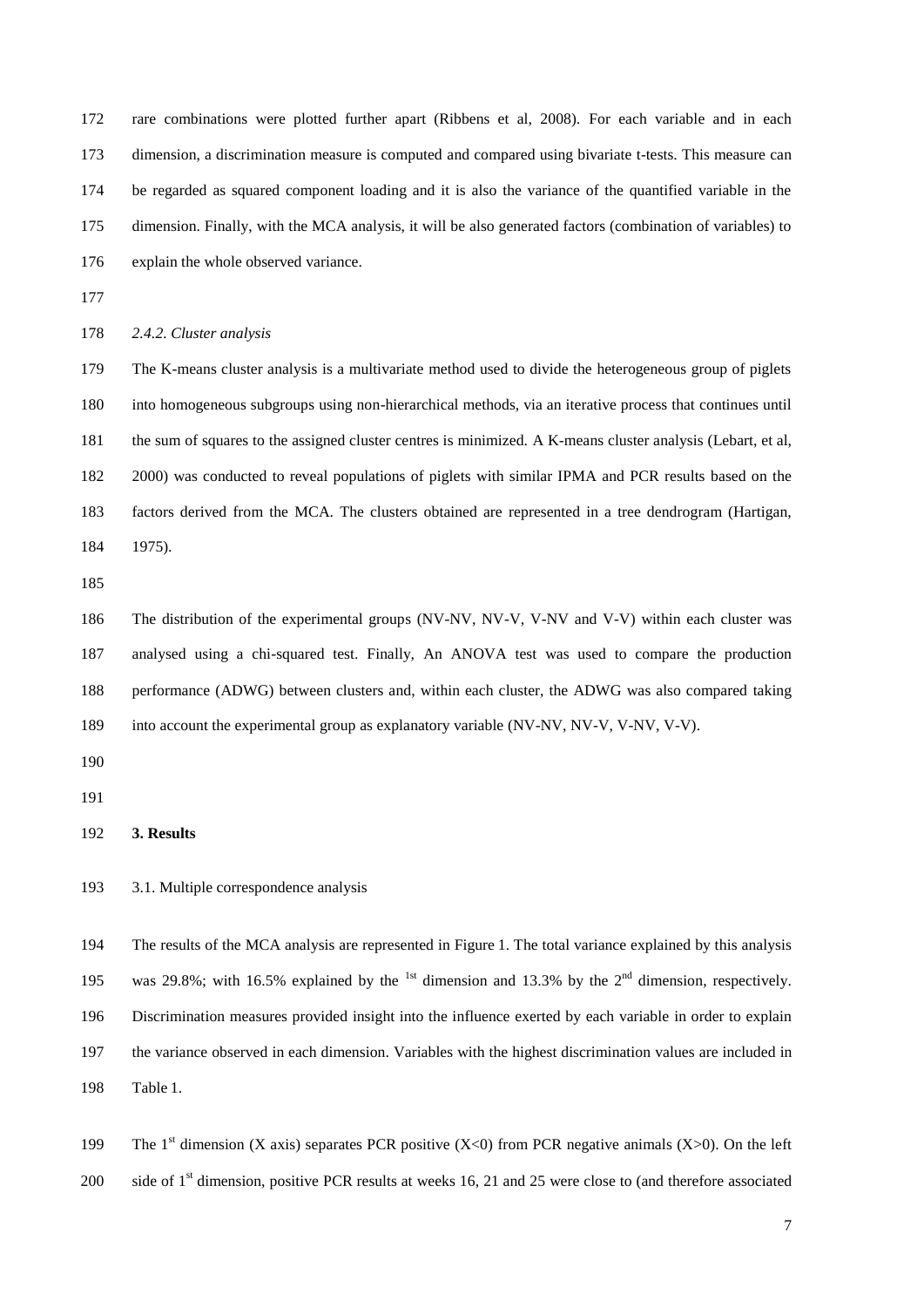with) low values of IPMA at weeks 8 and 12, and high values of IPMA at weeks 21 and 25 due to its 202 proximity in the plot. On the right side of the  $1<sup>st</sup>$  dimension, there were higher values of IPMA at weeks 8 and 12. When supplementary variables were considered, the left side of this plot was dominated by NV 204 piglets. On the contrary, the right side of the  $1<sup>st</sup>$  dimension contained variables that were mainly associated with V piglets.

206 The  $2<sup>nd</sup>$  dimension (Y axis) provides insight into early PCV2 detection by PCR (Y < 0 in the plot). Thus, PCR positive animals at weeks 8 and 12 have Y values less than -0.76. Such early infection was associated with lower values of IPMA at weeks 4 and 8 and higher values at weeks 16 and 21 (see the proximity in the plot between these parameters). When considering supplementary variables, lower quadrants were associated to viral detection by PCR in sows at weeks 10 and 17 post-mating and low IPMA values in sows at 10 weeks post-mating. The top (not early PCV2 detection in piglets) and bottom side of the plot is dominated by V and NV sows, respectively.

3.2.- Cluster analysis

 The cluster analysis was performed considering the most significant 10 factors (combination of variables) obtained from the MCA analysis (which accounted for 77% of variance explained). Results are presented in a tree dendrogram (Figure 2) and in pie charts (Figure 3). The first division separates two groups of 217 animals which were associated with the vaccination of the piglets: in the first group  $(A)$  there were most 218 of the NV pigs (92%), whereas in the second group  $(B)$  most of the V ones (80.5%). Each one of these groups could be subdivided into two smaller groups, which were associated with both sow and piglet vaccination (Figure 3). Most of the piglets from the NV-NV group were included in clusters 1 and 2, with few animals in cluster 4. However, most of the piglets belonging to the V-V group were included in clusters 2, 3 and 4, with few pigs in cluster 1. On the other hand, most of the piglets of the V-NV group were included in clusters 2, 1 and 3, with few animals in cluster 4. Finally, most of the piglets of the NV-V group were included in clusters 4, 3 and 1, with few animals in cluster 2.

3.3.- Association of the clusters with PCR and IPMA values

The individual and average PCV2 antibody profiles and the percentage of PCV2 PCR positive animals of

each cluster throughout the trial are described in Figure 4 (black and blue lines for individual and average

values, respectively). The obtained clusters were the following: 1) 93 piglets (31%) that were viraemic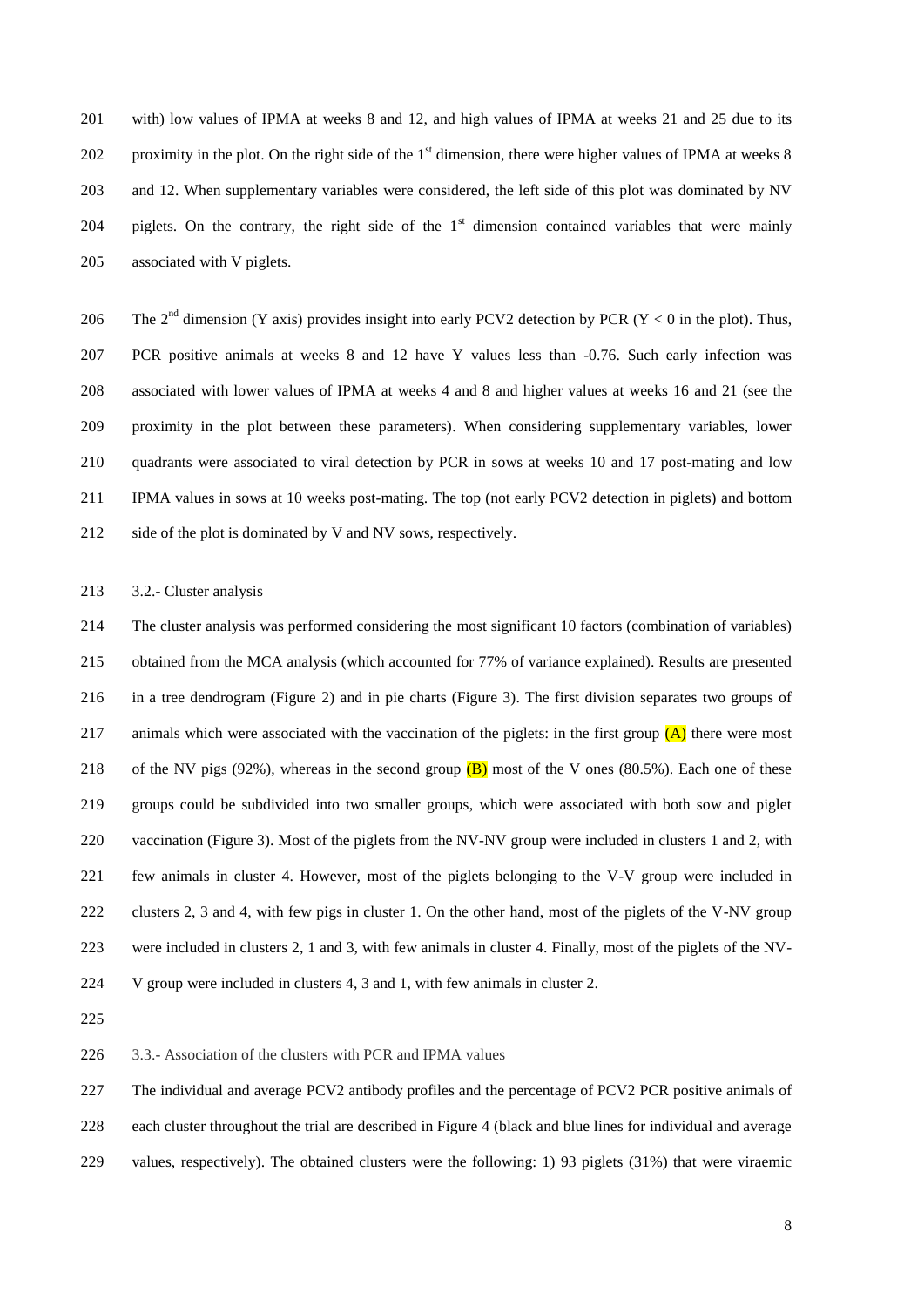mainly from 12 to 25 weeks of age and with PCV2 antibody titers increasing over time (from 12 to 25 weeks of age); 2) 75 piglets (25%) with late PCV2 infection (later than 16 weeks of age) as well as seroconversion; 3) 26 piglets (9%) with high but decreasing PCV2 antibody titers and low percentages of PCV2 PCR positive serum samples; and 4) 105 piglets (35%) with medium and high IPMA titers 234 throughout the trial and sporadic PCR positive samples. Finally, one piglet could not complete the trial 235 and was excluded of the analyses.

3.4.- Association of the clusters to ADWG

 The comparison of the ADWG of animals included in each clusters is detailed in Table 2. ADWG of pigs belonging to clusters 3 and 4 was significantly higher (p=0.02) than that of pigs belonging to clusters 1 and 2. Within each cluster, no statistically significant differences were found between the ADWG taking into account the experimental group (NV-NV, NV-V, V-NV, V-V) as explanatory variable.

- 
- 

## **Discussion**

 The vaccine used in this trial is licensed for piglets only, and therefore its use in sows was off label. A single dose of vaccine applied to piglets at weaning (independently of sow treatment) caused lower percentages of PCV2 infected pigs over the production period and a significant improvement of production parameters in comparison with non-vaccinated piglets (Fraile et al, 2012a). These results are in agreement with other studies already published testing one (Takahagi et al., 2010; Martelli et al., 2011) or two (Takahagi et al., 2010; Lyoo et al., 2011) doses of the same vaccine. In the present work, in which 251 all the different vaccination protocols were compared contemporaneously (NV-NV, NV-V, V-NV and V- V) in a farm that never vaccinated before, the double PCV2 vaccination (sow and piglet) reduced the percentage of PCV2 infected pigs and reported also the best production parameters (although not significantly different from those of vaccinated pigs coming from non-vaccinated sows, NV-V group) (Fraile et al, 2012a). On the other hand, different subpopulations of piglets were detected in all experimental groups (NV-NV, NV-V, V-NV and V-V). This situation means that, in spite of the different vaccination treatments, there were a variable proportion of subpopulations of animals within each treatment.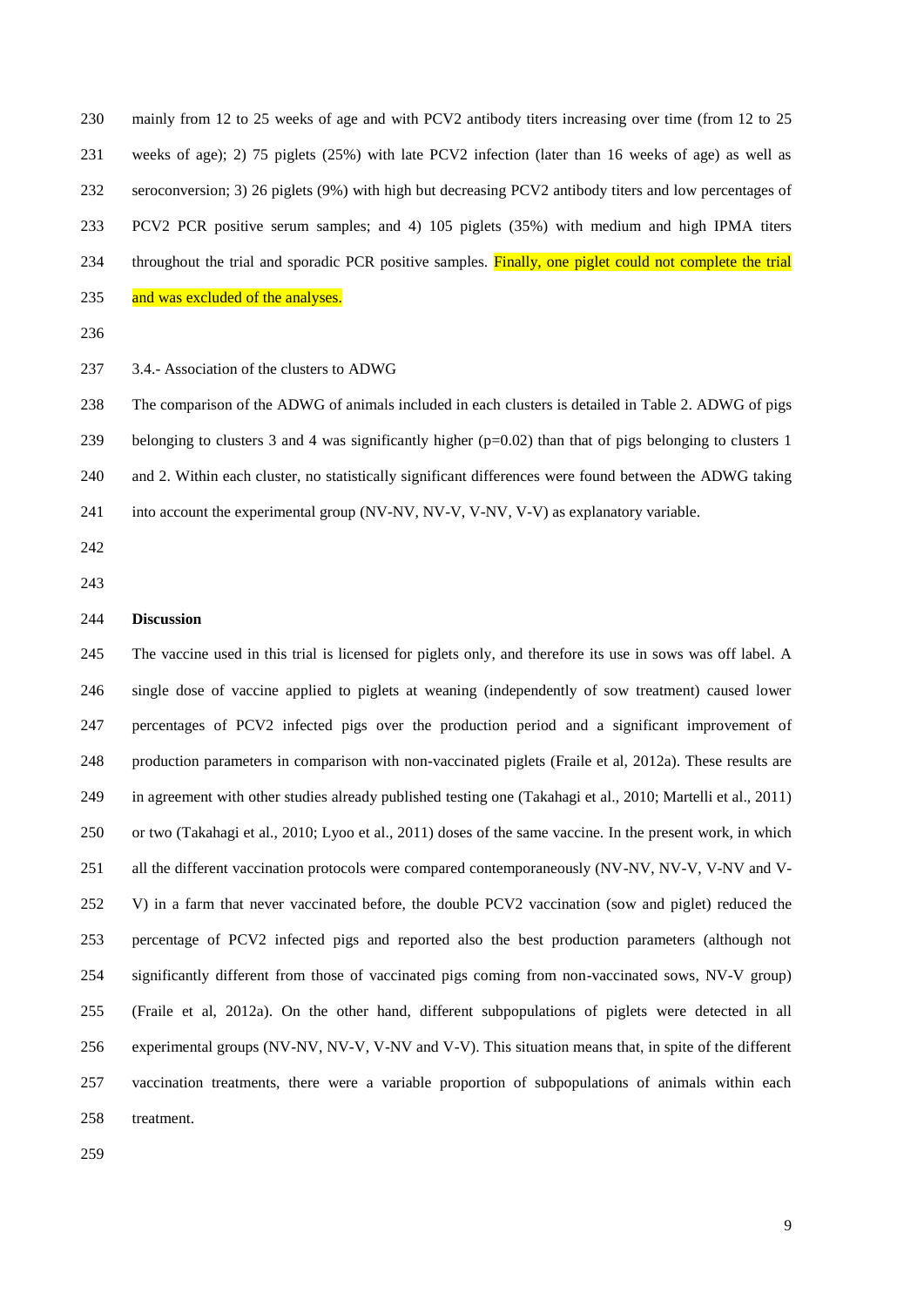Vaccination is one of the most efficient ways to prevent and control infectious diseases. However, vaccine efficacy for many diseases almost never reaches a value of 100% (Thursfield, 1997). Such vaccine "imperfection" was highlighted in the present study by the fact that a low percentage of vaccinated piglets, coming from vaccinated or non-vaccinated sows (NV-V and V-V), were viraemic mainly from 12 to 25 weeks of age and with PCV2 antibody titers increasing over the same period (cluster 1). Thus, the virological and serological profiles in this subpopulation of vaccinated piglets were similar to the virological and serological profiles observed in non-vaccinated ones. There are different reasons that could explain this finding. The first one could be a wrong application of the vaccine. This possibility is hardly probable in this case because animals were vaccinated using good clinical practices by experienced veterinarians. Another possible explanation could be the genetics of these piglets. The relationship of host genetics to responsiveness against vaccines has not been greatly explored, but it is likely to involve the major histocompatibility complex MHC (e.g. processed peptides may not bind or only bind at low affinity to particular alleles) and genes controlling cytokine profiles (e.g. Th1 versus Th2) or levels of proinflammatory cytokines. Such genes could account for low or non-responsiveness to vaccines (Glass, 2004). In fact, detection of "high" versus "low" responders in terms of cellular immunity 275 measured as PCV2 specific IFN- $\gamma$  secreting cells upon natural PCV2 infection has been described (Martelli et al., 2011). Therefore, it would not be surprising that host genetics would modulate the immune response mounted against PCV2 vaccination. Finally, lack of expected response to PCV2 vaccination could be attributed to interference with maternally derived immunity. Thus, interference with the efficacy on the PCV2 vaccine might depend on the level of maternally derived antibodies (MDA) at the time of vaccination. Animals with IPMA titers equal or beyond 10 log2 show interference with the development of the humoral immune response after vaccination, while piglets with levels below 8 log2 do not show interference (Fort et al., 2009, Martelli et al., 2011; Fraile et al., 2012a,b). In contrast, it has been demonstrated that, even in the presence of high levels of MDA, piglets immunized with PCV2 vaccines respond to vaccination with a significantly reduced viremia, number of PCV2 PCR positive pigs and mortality rate, and a significantly greater ADWG than those of the NV animals (Fraile et al., 2012a,b). In the present case, there was no association between the subpopulation of V piglets that seemed not to respond efficiently to vaccination and a high PCV2 antibody titer transferred by their dam through colostrum. This result reinforces that the possible interference between MDA and the response to PCV2 vaccination in piglets is probably of low relevance in terms of vaccine efficacy if vaccination is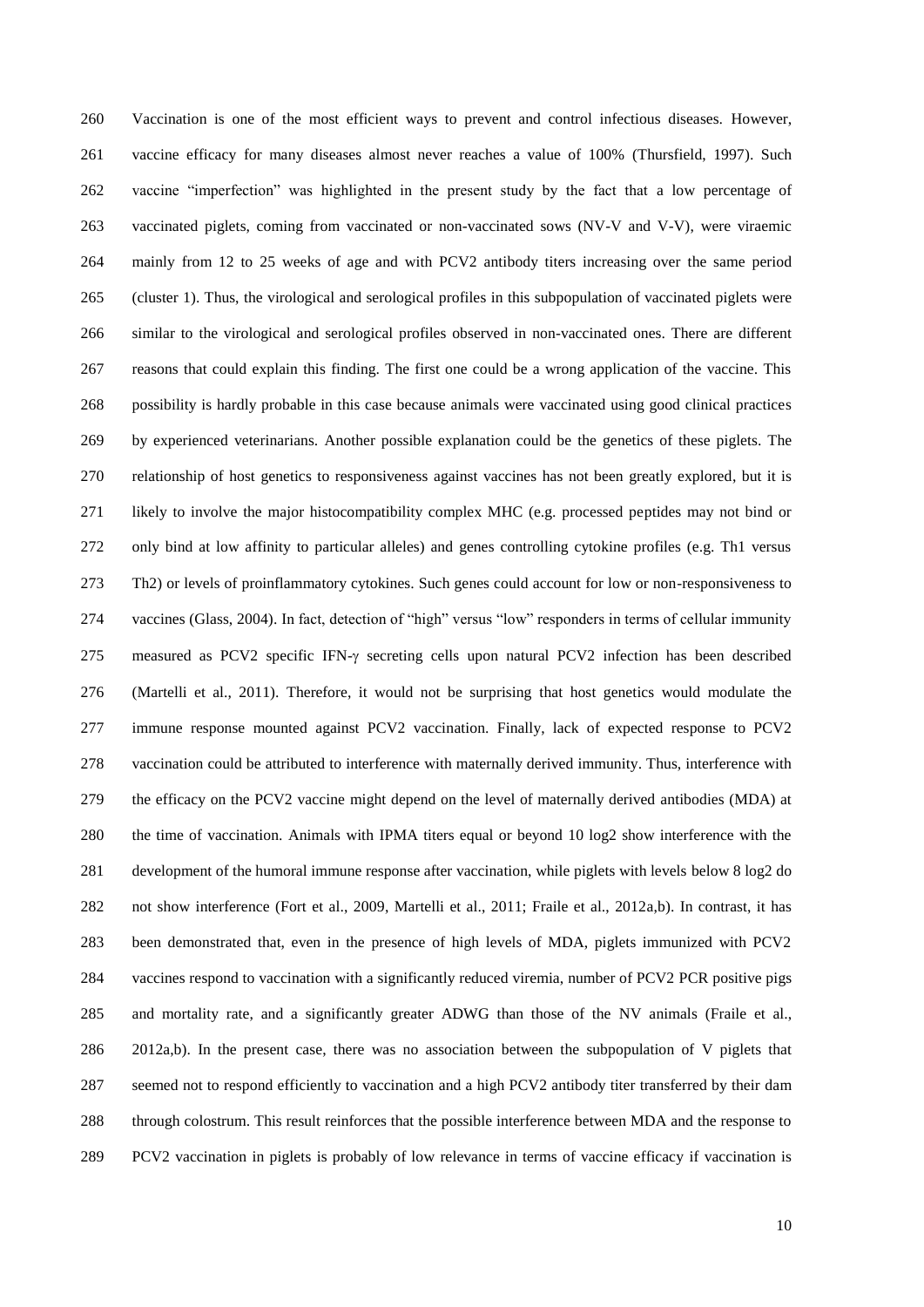applied later than 3 weeks of age as recommended by vaccine manufacturers (summary of product characteristics of PCV2 vaccines).

 On the other hand, a small subpopulation of NV animals coming from NV sows showed medium and high IPMA titers throughout the trial and sporadic PCR positive samples (cluster 3). Moreover, these animals showed an excellent growth performance. Thus, these NV piglets resembled the V ones in terms of virological, antibody dynamics and production performance. There are two main reasons that could 297 explain this **apparent** resistance to PCV2 infection. Firstly, it may happen that these animals did not get PCV2 infection throughout the trial but this possibility is hardly probable since PCV2 infection, either by PCR detection or seroconversion during the study period, was demonstrated in all the animals. Another potential explanation could be again the genetic background of these piglets as it has been stated above. 301 In fact, it has been published that genetics plays a major role in respect to susceptibility or resistance to PCV2-SD clinical expression under field conditions (Lopez-Soria et al, 2011). This observation is consistent with other pig diseases such as porcine reproductive and respiratory syndrome virus (PRRSV). Thus, there has emerged a body of evidence associating host genetics with different outcomes following viral infections. As an example, pigs from lines or breeds with improved reproductive traits (Meishan and Large White) are more resistant to the effects of the PRRS virus than pigs from lines selected for lean growth rate (Duroc and Pietrain) (Petry et al, 2007; Reiner et al, 2010). In general terms, genetic variation in host resistance to infectious disease is ubiquitous (Bishop et al, 2005), but identifying genes or pathways that determine viral disease resistance/susceptibility is a complex process (Bishop and MacKenzie, 2003). Although pathways and mechanisms involved in specific disease/infection-resistance traits have not yet been fully characterized, genetic variation in disease resistance/susceptibility is likely to be polygenic, regulating aspects of both innate resistance and acquired immunity. So far, genomic regions that could be involved in the genetic resistance to PCV2-SD are not known.

 The rationale of vaccinating sows is based on increasing PCV2 antibody titres in sow serum and reducing viremia as well as viral shedding in milk and colostrum (Gerber et al., 2011, Kurmann et al., 2011). Moreover, PCV2 antibody titres in piglets coming from V sows are higher compared to piglets coming from NV ones (Sibila et al., 2013). This vaccination strategy could be an efficient way to control PCV2- SD but it is critical to ensure enough colostrum intake during the first 24 hours of life. According to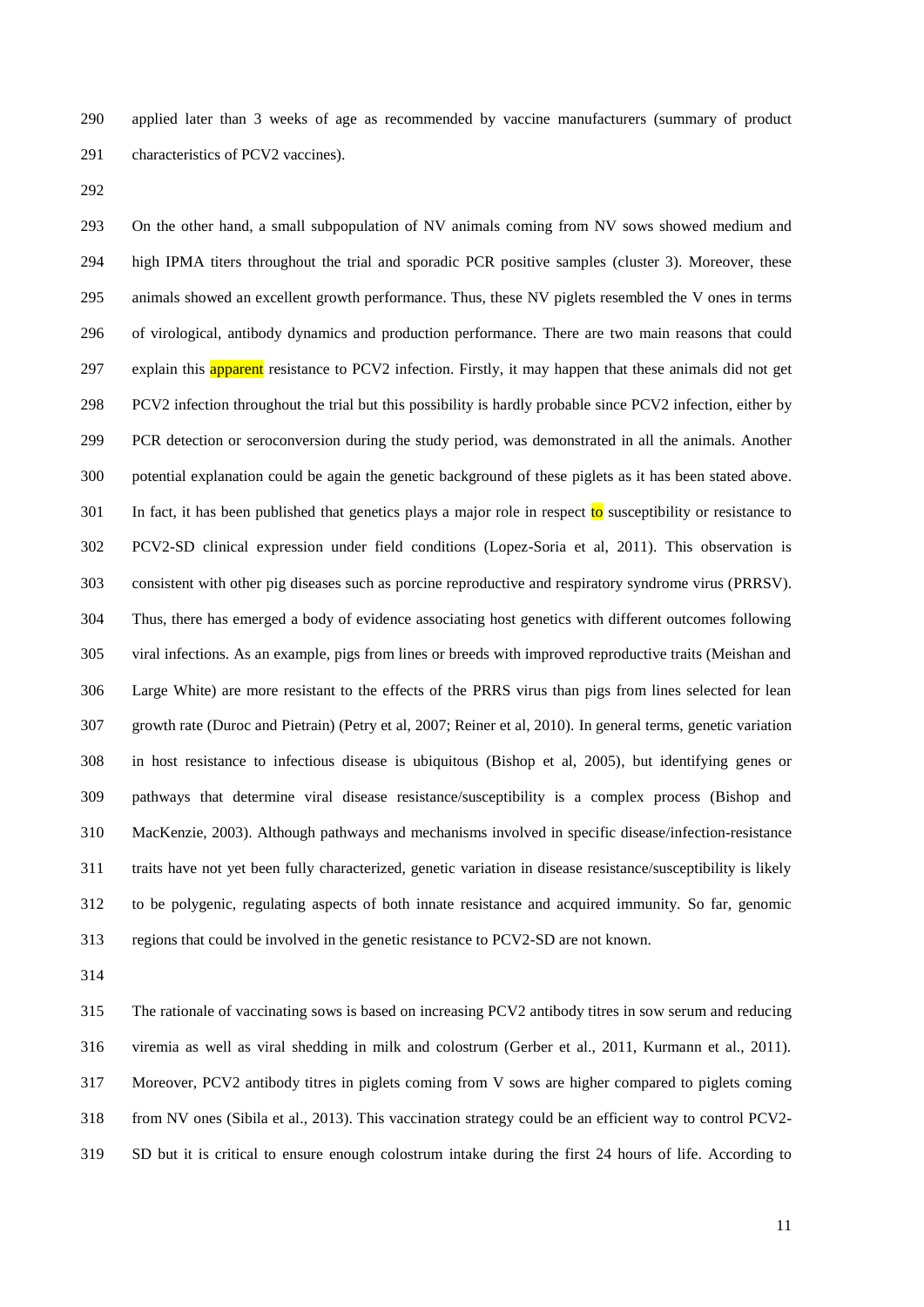obtained results, all 4 different subpopulations (clusters) were fairly well represented in the V-NV group of pigs. A plausible rationale for this observation in the first cluster (viraemic mainly from 12 to 25 weeks of age and with PCV2 antibody titers increasing over time) could be explained by a low colostrum intake during the lactation period with an early PCV2 infection, as suggested by Grau-Roma et al. (2011). In contrast, the second cluster (late PCV2 seroconversion) could be explained by a good colostrum intake that prevented an early PCV2 infection. Finally, the presence of animals belonging to the third (high but decreasing PCV2 antibody titers and low percentages of PCV2 PCR positive serum samples) and fourth clusters (medium and high IPMA titers throughout the trial and sporadic PCR positive samples) could be partially explained, as detailed before, by the individual genetic background of the pigs in terms of PCV2 disease/infection resistance.

 In conclusion, the present study describes four subpopulations of V and NV pigs coming from V and NV sows according their serological and virological status. Those different profiles were variably represented in all the experimental groups, but the best serological/virological outcomes were mainly composed by vaccinated piglets (coming from V and NV sows). It is very likely that these subpopulations would be represented in all PCV2 vaccinated farms, although the different farm conditions, vaccination regimes,

- and piglet management during lactation may affect the proportion of pigs in each cluster.
- 

### **Conflict of interest statement**

- None of the authors declares conflict of interests that could inappropriately influence or bias the content
- of the paper.
- 

### **Acknowledgements**

- 343 The field study was supported by MSD Animal Health. and the experimental design as well as the results
- 344 were discussed together with scientists at MSD Animal Health and CReSA.
- 

## **References**

 Alarcon P., Velasova M., Werling D., Stärk KD., Chang YM., Nevel A., Pfeiffer DU., Wieland B, 2010. Assessment and quantification of post-weaning multi-systemic wasting syndrome severity at farm level. Prev Vet Med 98(1), 19-28.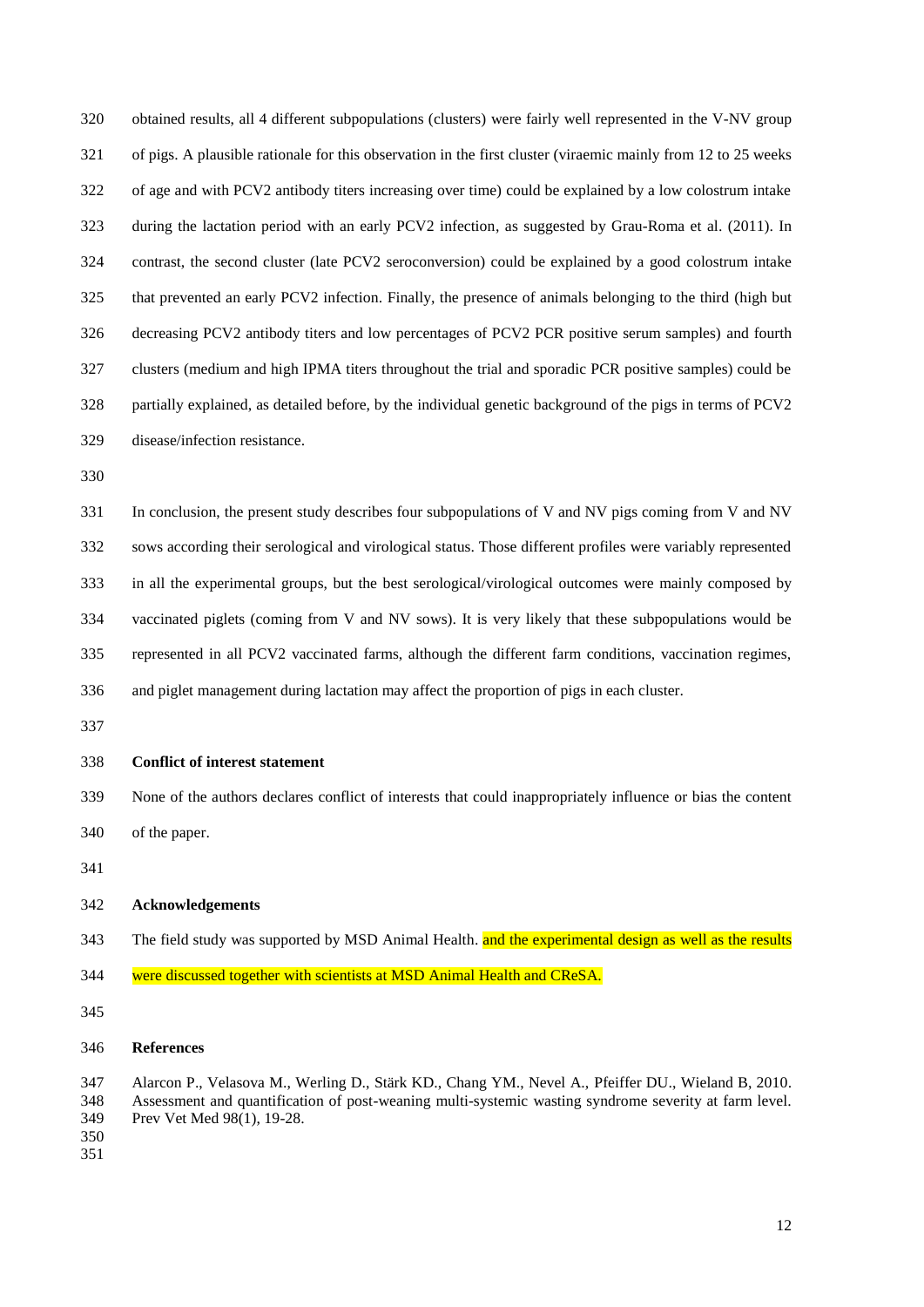- Beach, N.M., Meng, X.J., 2012. Efficacy and future prospects of commercially available and experimental vaccines against porcine circovirus type 2 (PCV2). Virus Res 164, 33-42.
- 

 Bishop SC and MacKenzie KM., 2003. Genetic management strategies for controlling infectious diseases in livestock populations. Genet. Select. Evol 35, S3–S17, 2003.

 Bishop SC., 2005. Disease resistance: Genetics. In: Pond WG, Bell AW, editors. Encyclopedia of animal science. New York: Marcel Dekker, Inc. 288–290.

 Fort, M., Sibila, M., Pérez-Martin, E., Nofrarías, M., Mateu, E., Segalés, J., 2009. One dose of a porcine circovirus 2 (PCV2) sub-unit vaccine administered to 3-week-old conventional piglets elicits cell- mediated immunity and significantly reduces PCV2 viremia in an experimental model. Vaccine 27, 4031- 4037.

 Fraile, L., Sibila, M., Nofrarias, M., Lopez-Jimenez, R., Huerta, E., Llorens, A., Lopez-Soria, S., Perez, 367 D., Segales, J., 2012<sup>a</sup>. Effect of sow and piglet porcine circovirus type 2 (PCV2) vaccination on piglet mortality, viraemia, antibody titre and production parameters. Veterinary Microbiology 161, 229-234. 

 Fraile L, Grau-Roma L, Sarasola P, Sinovas N, Nofrarías M, López-Jimenez R, López-Soria S, Sibila M, 371 Segalés J., 2012<sup>b</sup> [Inactivated PCV2 one shot vaccine applied in 3-week-old](http://www.ncbi.nlm.nih.gov/pubmed/22245604) piglets: improvement of [production parameters and interaction with maternally derived immunity.](http://www.ncbi.nlm.nih.gov/pubmed/22245604) Vaccine.30(11), 1986-1992. 

 Gerber, P.F., Garrocho, F.M., Lana, A.M., Lobato, Z.I., 2011. Serum antibodies and shedding of infectious porcine circovirus 2 into colostrum and milk of vaccinated and unvaccinated naturally infected sows. Vet J 188, 240-242.

[Glass](http://www.ncbi.nlm.nih.gov/pubmed?term=Glass%20EJ%5BAuthor%5D&cauthor=true&cauthor_uid=15984325) EJ., 2004. Genetic variation and responses to vaccines. [Anim Health Res Rev.](http://www.ncbi.nlm.nih.gov/pubmed/?term=Glass+and+2004+and+vaccine+response) 5(2), 197-208.

 Grau-Roma L., Fraile L., Segalés J., 2011. Recent advances in the epidemiology, diagnosis and control of diseases caused by porcine circovirus type 2. Vet J 187(1), 23-32.

 Greenacre M., Blasius J., 2006. Multiple correspondence analysis and related methods. Taylor and Francis Group.Florida.

- Hartigan, J. A., 1975. Clustering Algorithms. John Wiley & Sons. New York
- 

 [Kekarainen T.](http://www.ncbi.nlm.nih.gov/pubmed?term=Kekarainen%20T%5BAuthor%5D&cauthor=true&cauthor_uid=20451259), [McCullough K.](http://www.ncbi.nlm.nih.gov/pubmed?term=McCullough%20K%5BAuthor%5D&cauthor=true&cauthor_uid=20451259)[, Fort M.](http://www.ncbi.nlm.nih.gov/pubmed?term=Fort%20M%5BAuthor%5D&cauthor=true&cauthor_uid=20451259)[, Fossum C.](http://www.ncbi.nlm.nih.gov/pubmed?term=Fossum%20C%5BAuthor%5D&cauthor=true&cauthor_uid=20451259)[, Segalés J.](http://www.ncbi.nlm.nih.gov/pubmed?term=Segal%C3%A9s%20J%5BAuthor%5D&cauthor=true&cauthor_uid=20451259), [Allan GM.](http://www.ncbi.nlm.nih.gov/pubmed?term=Allan%20GM%5BAuthor%5D&cauthor=true&cauthor_uid=20451259), 2010. Immune responses and vaccine-induced immunity against Porcine circovirus type 2. Vet Immunol Immunopathol 136(3-4):185- 193.

- Kristensen, C.S., Baadsgaard, N.P., Toft, N., 2011. A meta-analysis comparing the effect of PCV2 vaccines on average daily weight gain and mortality rate in pigs from weaning to slaughter. Prev Vet Med 98, 250-258.
- Kurmann, J., Sydler, T., Brugnera, E., Buergi, E., Haessig, M., Suter, M., Sidler, X., 2011. Vaccination of dams increases antibody titer and improves growth parameters in finisher pigs subclinically infected with porcine circovirus type 2. Clin Vaccine Immunol 18, 1644-1649.
- 
- Lebart L., Morineau A., Piron M.. 2000. Statistique exploratoire multidimensionnelle. Dunod. Paris.
- [López-Soria S.](http://www.ncbi.nlm.nih.gov/pubmed?term=L%C3%B3pez-Soria%20S%5BAuthor%5D&cauthor=true&cauthor_uid=21215535),[, Nofrarías M.](http://www.ncbi.nlm.nih.gov/pubmed?term=Nofrar%C3%ADas%20M%5BAuthor%5D&cauthor=true&cauthor_uid=21215535), [Calsamiglia M.](http://www.ncbi.nlm.nih.gov/pubmed?term=Calsamiglia%20M%5BAuthor%5D&cauthor=true&cauthor_uid=21215535), [Espinal A.](http://www.ncbi.nlm.nih.gov/pubmed?term=Espinal%20A%5BAuthor%5D&cauthor=true&cauthor_uid=21215535), [Valero O.](http://www.ncbi.nlm.nih.gov/pubmed?term=Valero%20O%5BAuthor%5D&cauthor=true&cauthor_uid=21215535), [Ramírez-Mendoza H.](http://www.ncbi.nlm.nih.gov/pubmed?term=Ram%C3%ADrez-Mendoza%20H%5BAuthor%5D&cauthor=true&cauthor_uid=21215535), [Mínguez A.,](http://www.ncbi.nlm.nih.gov/pubmed?term=M%C3%ADnguez%20A%5BAuthor%5D&cauthor=true&cauthor_uid=21215535) [Serrano JM.](http://www.ncbi.nlm.nih.gov/pubmed?term=Serrano%20JM%5BAuthor%5D&cauthor=true&cauthor_uid=21215535), [Marín O.](http://www.ncbi.nlm.nih.gov/pubmed?term=Mar%C3%ADn%20O%5BAuthor%5D&cauthor=true&cauthor_uid=21215535), [Callén A.](http://www.ncbi.nlm.nih.gov/pubmed?term=Call%C3%A9n%20A%5BAuthor%5D&cauthor=true&cauthor_uid=21215535), [Segalés J.,](http://www.ncbi.nlm.nih.gov/pubmed?term=Segal%C3%A9s%20J%5BAuthor%5D&cauthor=true&cauthor_uid=21215535) 2011. Post-weaning multisystemic wasting syndrome (PMWS) clinical expression under field conditions is modulated by the pig genetic background. Vet Microbiol. 149(3-4), 352-357.
- Lyoo, K., Joo, H., Caldwell, B., Kim, H., Davies, P.R., Torrison, J., 2011. Comparative efficacy of three commercial PCV2 vaccines in conventionally reared pigs. Vet J 189, 58-62.
-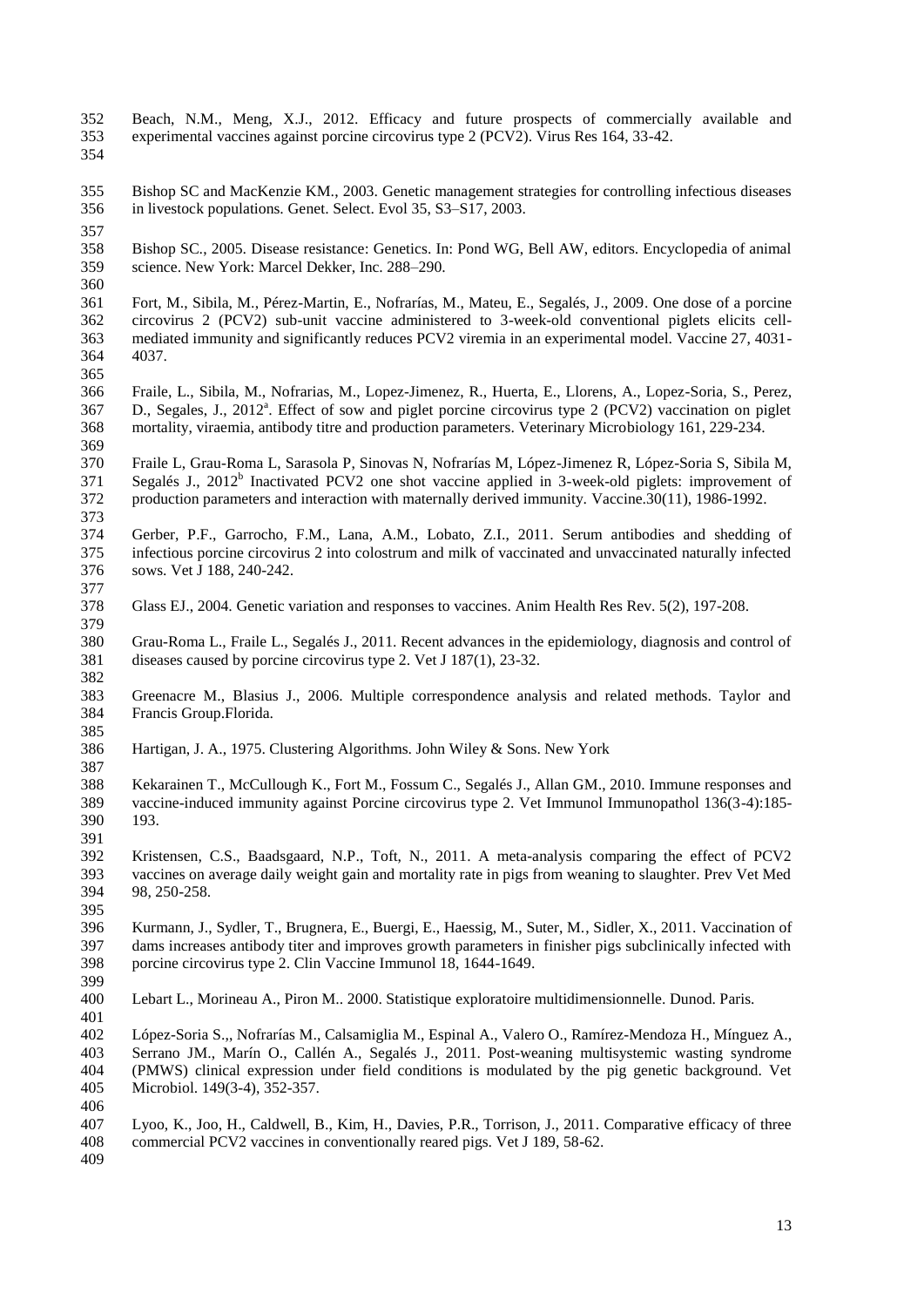- Martelli, P., Ferrari, L., Morganti, M., De Angelis, E., Bonilauri, P., Guazzetti, S., Caleffi, A., Borghetti, P., 2011. One dose of a porcine circovirus 2 subunit vaccine induces humoral and cell-mediated immunity and protects against porcine circovirus-associated disease under field conditions. Vet Microbiol 149, 339- 351.
- 

 Oh, Y., Seo, HW., Park, D., Chae, C., 2014. Comparison of sow and/or piglet vaccination of 3 commercial porcine circovirus type 2 (PCV2) single-dose vaccines on pigs under experimental PCV2 challenge.Vet Microbiol 172(3-4):371-380.

 Opriessnig T., Thacker EL., Yu S., Fenaux M., Meng XJ., Halbur PG. Experimental reproduction of postweaning multisystemic wasting syndrome in pigs by dual infection with Mycoplasma hyopneumoniae and porcine circovirus type 2, 2004. Vet Pathol 41(6), 624-640.

422<br>423

 Opriessnig, T., Patterson, A.R., Madson, D.M., Pal, N., Ramamoorthy, S., Meng, X.J., Halbur, P.G., 2010. Comparison of the effectiveness of passive (dam) versus active (piglet) immunization against porcine circovirus type 2 (PCV2) and impact of passively derived PCV2 vaccine-induced immunity on vaccination. Vet Microbiol 142, 177-183.

 Pejsak, Z., Podgorska, K., Truszczynski, M., Karbowiak, P., Stadejek, T., 2010. Efficacy of different protocols of vaccination against porcine circovirus type 2 (PCV2) in a farm affected by postweaning multisystemic wasting syndrome (PMWS). Comparative Immunology Microbiology Infectious Disease 33, e1-5. 

 Petry D., [Lunney J.](http://www.ncbi.nlm.nih.gov/pubmed?term=Lunney%20J%5BAuthor%5D&cauthor=true&cauthor_uid=17468430), [Boyd P.](http://www.ncbi.nlm.nih.gov/pubmed?term=Boyd%20P%5BAuthor%5D&cauthor=true&cauthor_uid=17468430), [Kuhar D.](http://www.ncbi.nlm.nih.gov/pubmed?term=Kuhar%20D%5BAuthor%5D&cauthor=true&cauthor_uid=17468430), [Blankenship E.](http://www.ncbi.nlm.nih.gov/pubmed?term=Blankenship%20E%5BAuthor%5D&cauthor=true&cauthor_uid=17468430), [Johnson RK.](http://www.ncbi.nlm.nih.gov/pubmed?term=Johnson%20RK%5BAuthor%5D&cauthor=true&cauthor_uid=17468430), 2007. Differential immunity in pigs with high and low responses to porcine reproductive and respiratory syndrome virus infection. J. Anim. Sci. 85, 2075–2092

 Quintana, J., Balasch, M., Segalés, J., Calsamiglia, M., Rodríguez-Arrioja, G.M., Plana-Duran, J., Domingo, M., 2002. Experimental inoculation of porcine circoviruses type 1 (PCV1) and type 2 (PCV2) in rabbits and mice. Vet Res 33, 229-237.

[Reiner G1](http://www.ncbi.nlm.nih.gov/pubmed?term=Reiner%20G%5BAuthor%5D&cauthor=true&cauthor_uid=20433517), [Willems H,](http://www.ncbi.nlm.nih.gov/pubmed?term=Willems%20H%5BAuthor%5D&cauthor=true&cauthor_uid=20433517) [Pesch S,](http://www.ncbi.nlm.nih.gov/pubmed?term=Pesch%20S%5BAuthor%5D&cauthor=true&cauthor_uid=20433517) [Ohlinger VF.](http://www.ncbi.nlm.nih.gov/pubmed?term=Ohlinger%20VF%5BAuthor%5D&cauthor=true&cauthor_uid=20433517), 2010. Variation in resistance to the porcine reproductive<br>442 and respiratory syndrome virus (PRRSV) in Pietrain and Miniature pigs. J. Anim. Breed. Genet 127, 100– 442 and respiratory syndrome virus (PRRSV) in Pietrain and Miniature pigs. J. Anim. Breed. Genet 127, 100–443 106..  $106.$ . 

 Ribbens S, Dewulf J, Koenen F, Mintiens K, De Sadeleer L, de Kruif A, Maes D., 2008. A survey on biosecurity and management practices in Belgian pig herds. Prev Vet Med 83(3-4), 228-241.

 Rodríguez-Arrioja, G.M., Segalés, J., Balasch, M., Rosell, C., Quintant, J., Folch, J.M., Plana-Duran, J., Mankertz, A., Domingo, M., 2000. Serum antibodies to porcine circovirus type 1 and type 2 in pigs with and without PMWS. Vet Rec 146, 762-764.

 Segalés, J., Allan, G.M., Domingo, M., 2005. Porcine circovirus diseases. Anim Health Res Rev 6, 119- 142. 

 Segalés, J., Urniza, A., Alegre, A., Bru, T., Crisci, E., Nofrarias, M., Lopez-Soria, S., Balasch, M., Sibila, M., Xu, Z., Chu, H.J., Fraile, L., Plana-Duran, J., 2009. A genetically engineered chimeric vaccine against porcine circovirus type 2 (PCV2) improves clinical, pathological and virological outcomes in postweaning multisystemic wasting syndrome affected farms. Vaccine 27, 7313-7321. 

 Sibila M., Fraile L., Ticó G., López-Soria S., Nofrarías M., Huerta E., Llorens A., López-Jiménez R., Pérez D., Segalés J., 2013. Humoral response and colostral antibody transfer following 'one-dose' pre-mating vaccination of sows against porcine circovirus type-2. Vet J 197(3, 881-883..

 Takahagi, Y., Toki, S., Nishiyama, Y., Morimatsu, F., Murakami, H., 2010. Differential effects of porcine circovirus type 2 (PCV2) vaccination on PCV2 genotypes at Japanese pig farms. J Vet Med Sci 72, 35- 41. 

 Thrusfield, M., 2007. Vaccine efficacy. In: "Veterinary Epidemiology", 3rd Ed. Blackwell publishing, Hong Kong.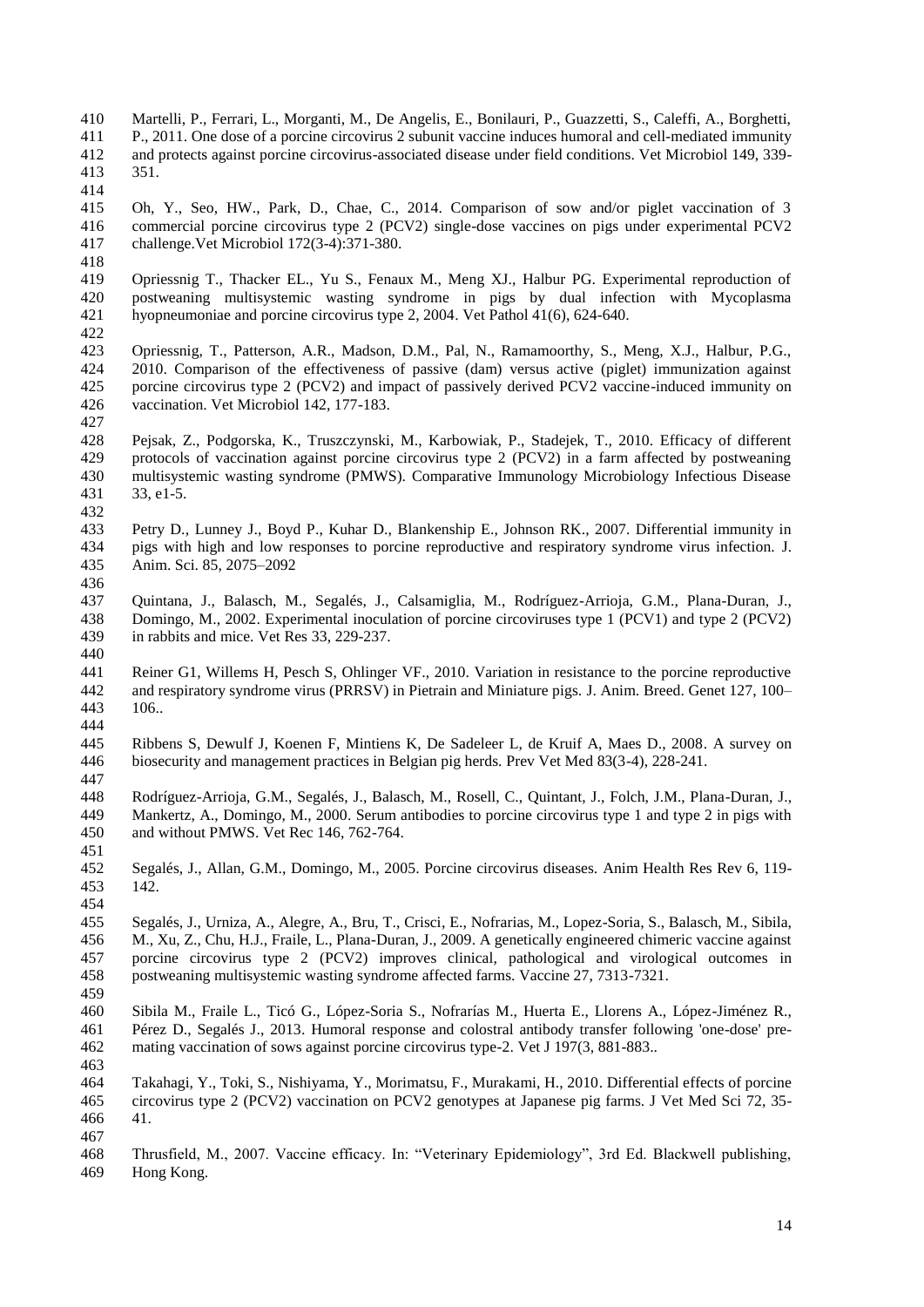- -
- 471 Woodbine KA., Medley GF., Slevin J., Kilbride AL., Novell EJ., Turner MJ., Keeling MJ., Green LE., 472 2007. Spatiotemporal patterns and risks of herd breakdowns in pigs with postweaning multisystemic 472 2007. Spatiotemporal patterns and risks of herd breakdowns in pigs with postweaning multisystemic<br>473 wasting syndrome. Vet Rec 160(22), 751-762. wasting syndrome. Vet Rec 160(22), 751-762.
-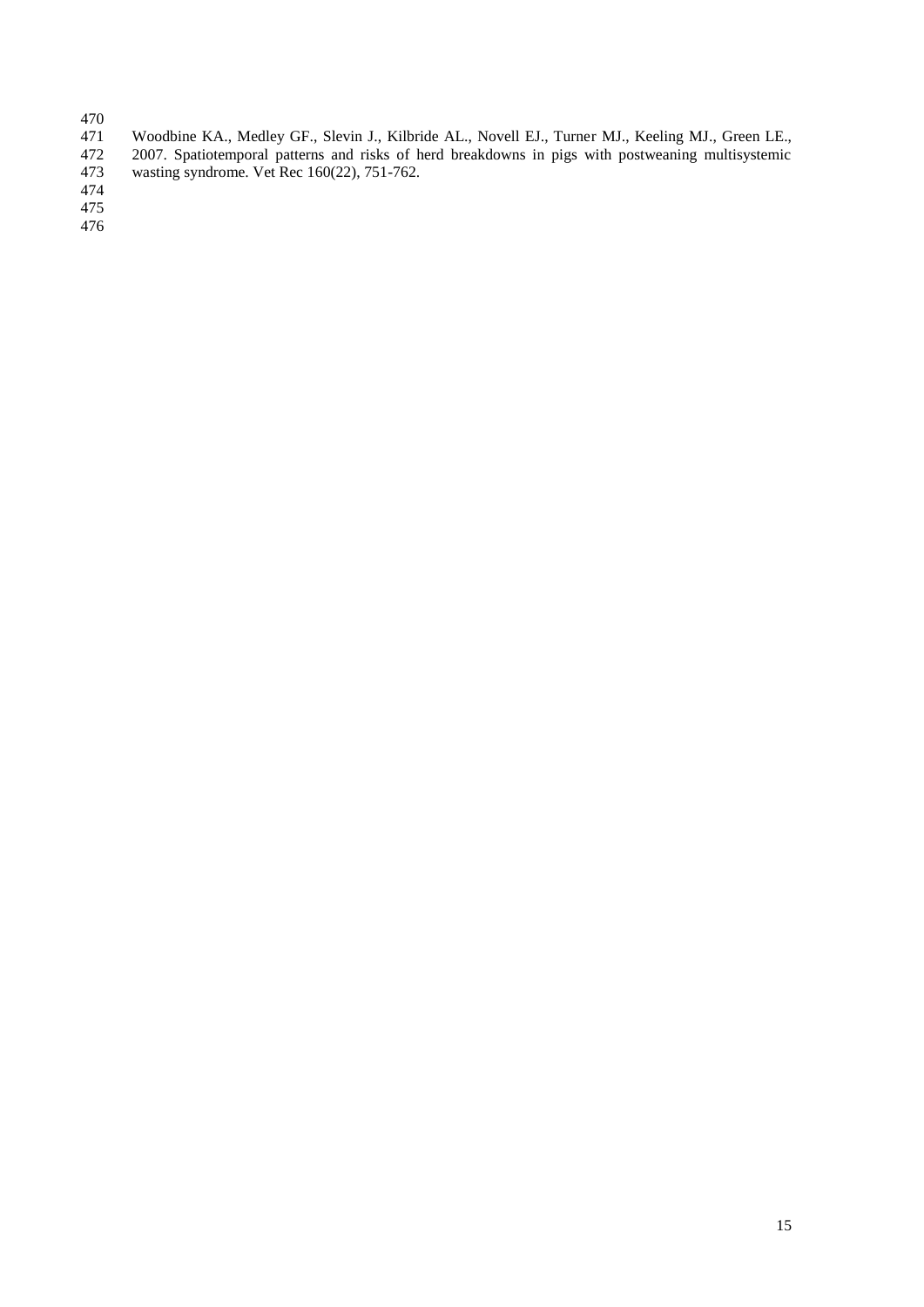- **Figure Legend**
- 

| 479 | Figure 1. Multiple correspondence analysis. The plot is interpreted by considering which variable                         |  |  |  |  |
|-----|---------------------------------------------------------------------------------------------------------------------------|--|--|--|--|
| 480 | categories are plotted closely together; relationship between variables is considered in both the 1st                     |  |  |  |  |
| 481 | dimension along the X axis, and in the 2 <sup>nd</sup> dimension along the Y axis. The 1 <sup>st</sup> dimension (X axis) |  |  |  |  |
| 482 | separates PCR positive (X<0) from PCR negative animals (X>0). The $2nd$ dimension (Y axis) provides                       |  |  |  |  |
| 483 | insight into early PCV2 detection by PCR $(Y < 0$ in the plot). Supplementary variables are represented in                |  |  |  |  |
| 484 | different symbol and color than the active ones. The size of the categories of the active variables is                    |  |  |  |  |
| 485 | proportional to the number of observations within this category.                                                          |  |  |  |  |
| 486 |                                                                                                                           |  |  |  |  |
| 487 | Figure 2. K-means cluster analysis using non-hierarchical methods providing homogeneous subgroups of                      |  |  |  |  |
| 488 | animals according to PCV2 IPMA and PCR similarities. The clusters are represented in a tree                               |  |  |  |  |
| 489 | dendrogram, and percentages indicate the number of pigs belonging to each of these subpopulations.                        |  |  |  |  |
| 490 |                                                                                                                           |  |  |  |  |
| 491 | Figure 3. Distribution of the piglets within each cluster taking into account the experimental group (NV                  |  |  |  |  |
| 492 | sows-NV pigs (NV-NV), NV sows-V pigs (NV-V); V sows-NV pigs (V-NV) and V sows-V pigs (V-V)).                              |  |  |  |  |
| 493 |                                                                                                                           |  |  |  |  |
| 494 | Figure 4. PCV2 antibody titre (A) and the percentage of PCV2 serum positive animals by PCR (B)                            |  |  |  |  |
| 495 | depending on the cluster throughout the trial. It is represented all the animals (black lines) and the average            |  |  |  |  |
| 496 | value for each week in each cluster (blue line).                                                                          |  |  |  |  |
| 497 |                                                                                                                           |  |  |  |  |
| 498 |                                                                                                                           |  |  |  |  |
| 499 |                                                                                                                           |  |  |  |  |
| 500 |                                                                                                                           |  |  |  |  |
| 501 |                                                                                                                           |  |  |  |  |
| 502 |                                                                                                                           |  |  |  |  |
| 503 |                                                                                                                           |  |  |  |  |
| 504 |                                                                                                                           |  |  |  |  |
| 505 |                                                                                                                           |  |  |  |  |
| 506 |                                                                                                                           |  |  |  |  |
| 507 |                                                                                                                           |  |  |  |  |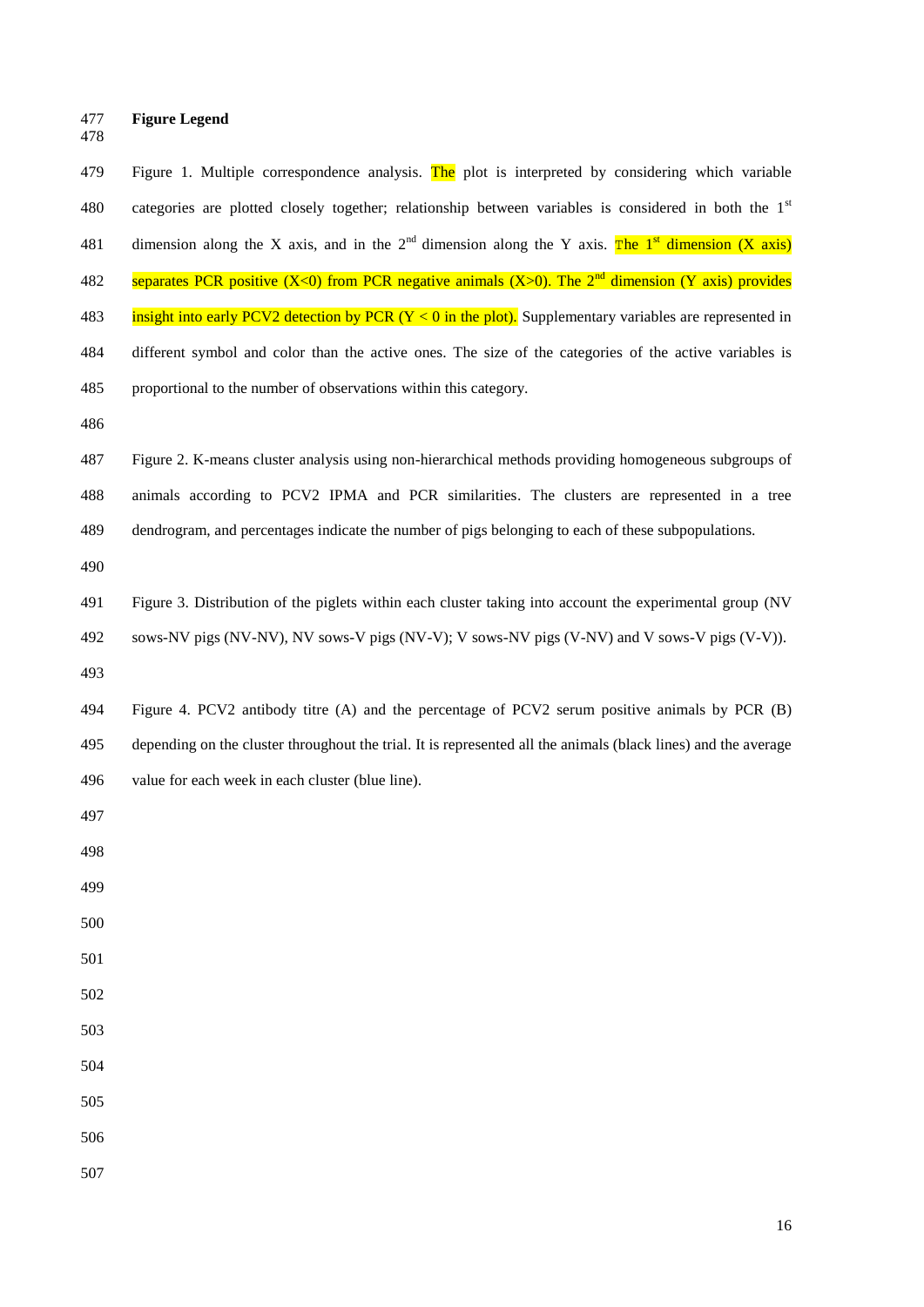- 508 Table 1 Discrimination measures of variables that were used in the multiple correspondence analysis.
- 509 These values correspond to a Student's t distribution (absolute values greater than 2 are statistically
- 510 significant).

|                   | Discrimination measure |                        |  |
|-------------------|------------------------|------------------------|--|
| Variable          | 1 <sup>st</sup>        | 2 <sub>nd</sub>        |  |
|                   | Dimension              | Dimension              |  |
| Low IPMA4         | <b>NS</b>              | $-8.55$                |  |
| <b>High IPMA4</b> | $\overline{\text{NS}}$ | 10.02                  |  |
| Low IPMA8         | $-7.80$                | $-5.58$                |  |
| Med IPMA8         | <b>NS</b>              | 8.29                   |  |
| <b>High IPMA8</b> | 9.66                   | $-3.23$                |  |
| Low IPMA12        | $-8.67$                | <b>NS</b>              |  |
| Med IPMA12        | $-4.27$                | 4.62                   |  |
| High IPMA12       | 11.05                  | $-5.64$                |  |
| Low IPMA16        | $-6.76$                | 10.41                  |  |
| Med IPMA16        | 4.16                   | $\overline{\text{NS}}$ |  |
| High IPMA16       | $\overline{\text{NS}}$ | $-11.45$               |  |
| Low IPMA21        | <b>NS</b>              | 8.43                   |  |
| Med IPMA21        | 9.01                   | $\overline{\text{NS}}$ |  |
| High IPMA21       | $-6.95$                | $-5.05$                |  |
| Low IPMA25        | 4.51                   | 6.53                   |  |
| Med IPMA25        | 8.35                   | $\overline{\text{NS}}$ |  |
| High IPMA25       | $-9.53$                | <b>NS</b>              |  |
| PCR8              | <b>NS</b>              | $-5.64$                |  |
| PCR12             | <b>NS</b>              | $-9.69$                |  |
| PCR16             | $-8.34$                | $-4.47$                |  |
| PCR <sub>21</sub> | $-9.40$                | <b>NS</b>              |  |
| PCR <sub>25</sub> | $-10.45$               | <b>NS</b>              |  |

511 NS= Not significant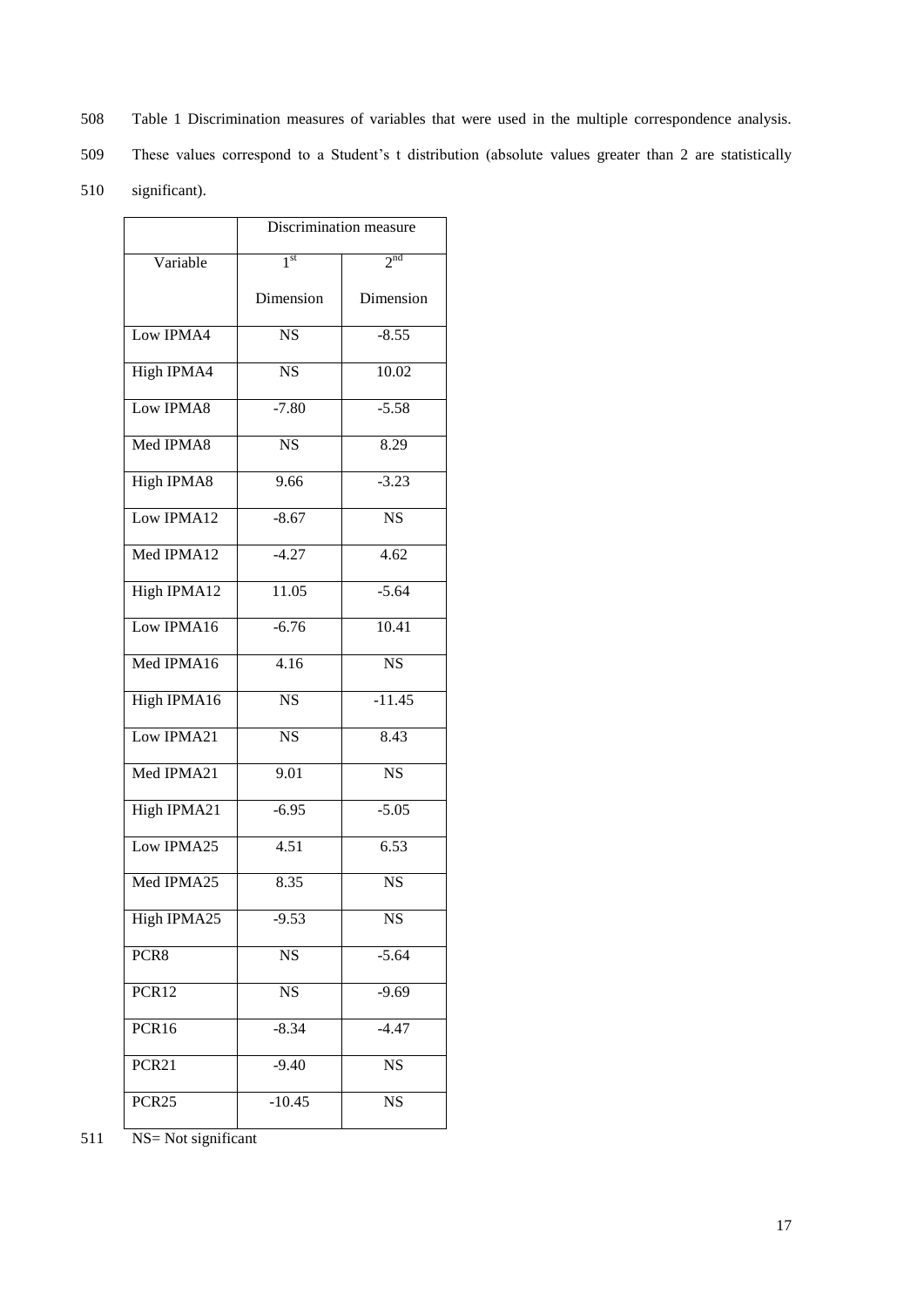- 512 Table 2. Average daily weight gain (Kg/day), SE and confidence interval (95%) calculated for pigs from
- 513 4 to 25 weeks of age taking into account the cluster they belong to.

514

| Cluster | Average           |           | Confidence interval (95%) |             |
|---------|-------------------|-----------|---------------------------|-------------|
|         |                   |           | Lower limit               | Upper limit |
|         | $0.62^{\circ}$    | $0.008\,$ | 0.60                      | 0.63        |
|         | $0.60^{\rm b}$    | 0.008     | 0.58                      | 0.61        |
|         | $0.64^\text{a}$   | 0.014     | 0.61                      | 0.66        |
|         | $0.63^{\text{a}}$ | .007      | 0.61                      | 0.64        |

515 Different superscript means statistically significant differences between clusters (p<0.05).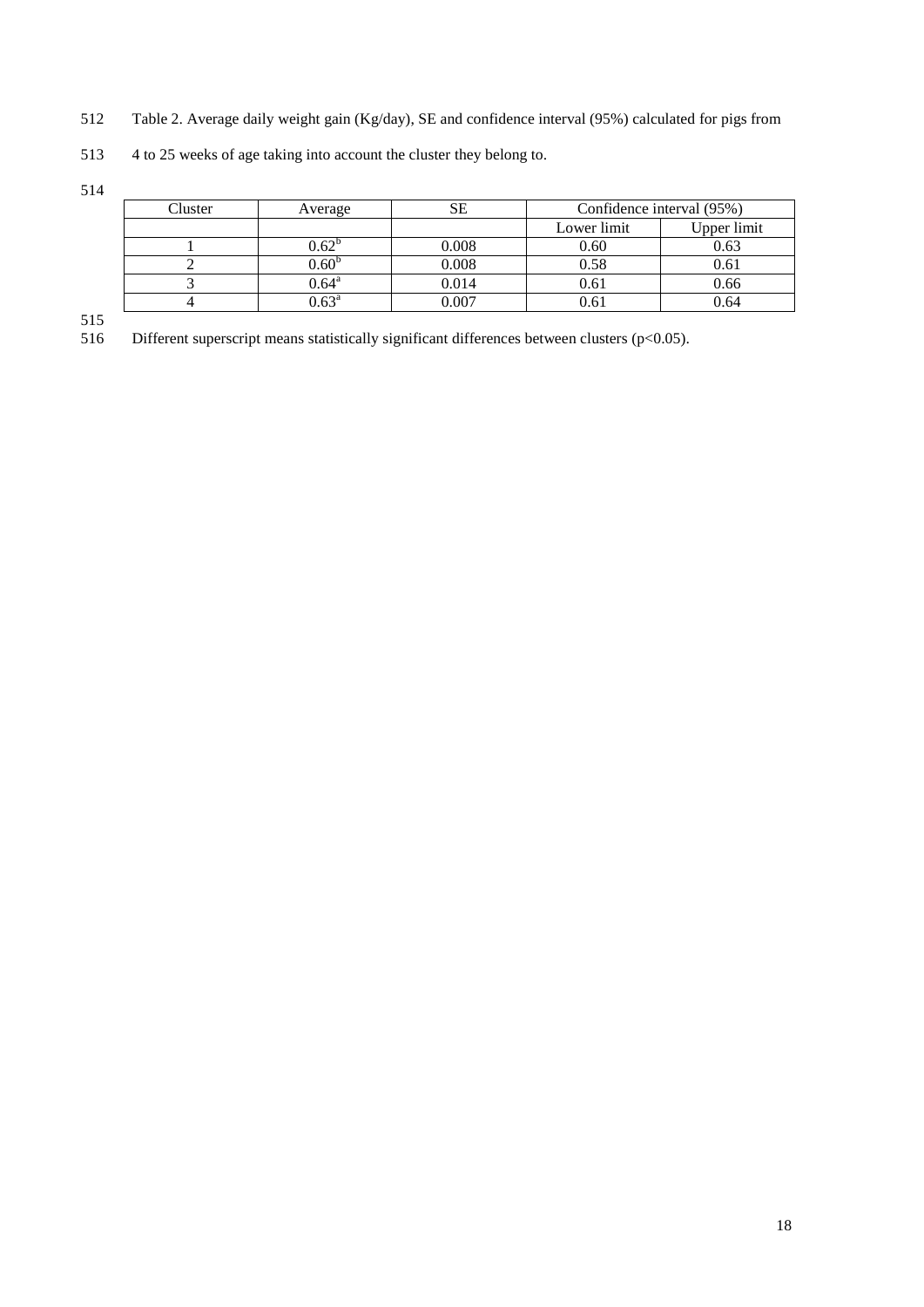## Figure 1.



- Blue variables: Used in the MCA analysis
- Green variables: Supplementary variables that have not affected the MCA results.
- PCRW4 was a supplementary variable because only four animals were PCV2 PCR positive at this age
- and it could not be included in the MCA analysis.
- PCRwX means PCV2 positive piglets by PCR at week X
- PCRXS means PCV2 positive sows by PCR at week X
- Pig V and Pig NV mean vaccinated and non-vaccinated piglets, respectively.
- Sow V and Sow NV mean vaccinated and non-vaccinated sows, respectively.
- 11 The 1<sup>st</sup> dimension (X axis) separates PCR positive (X<0) from PCR negative animals (X>0) and the 2<sup>nd</sup>
- 12 dimension (Y axis) provides insight into early PCV2 detection by PCR (Y < 0 in the plot).
- 
- 
- 
- 
- 
-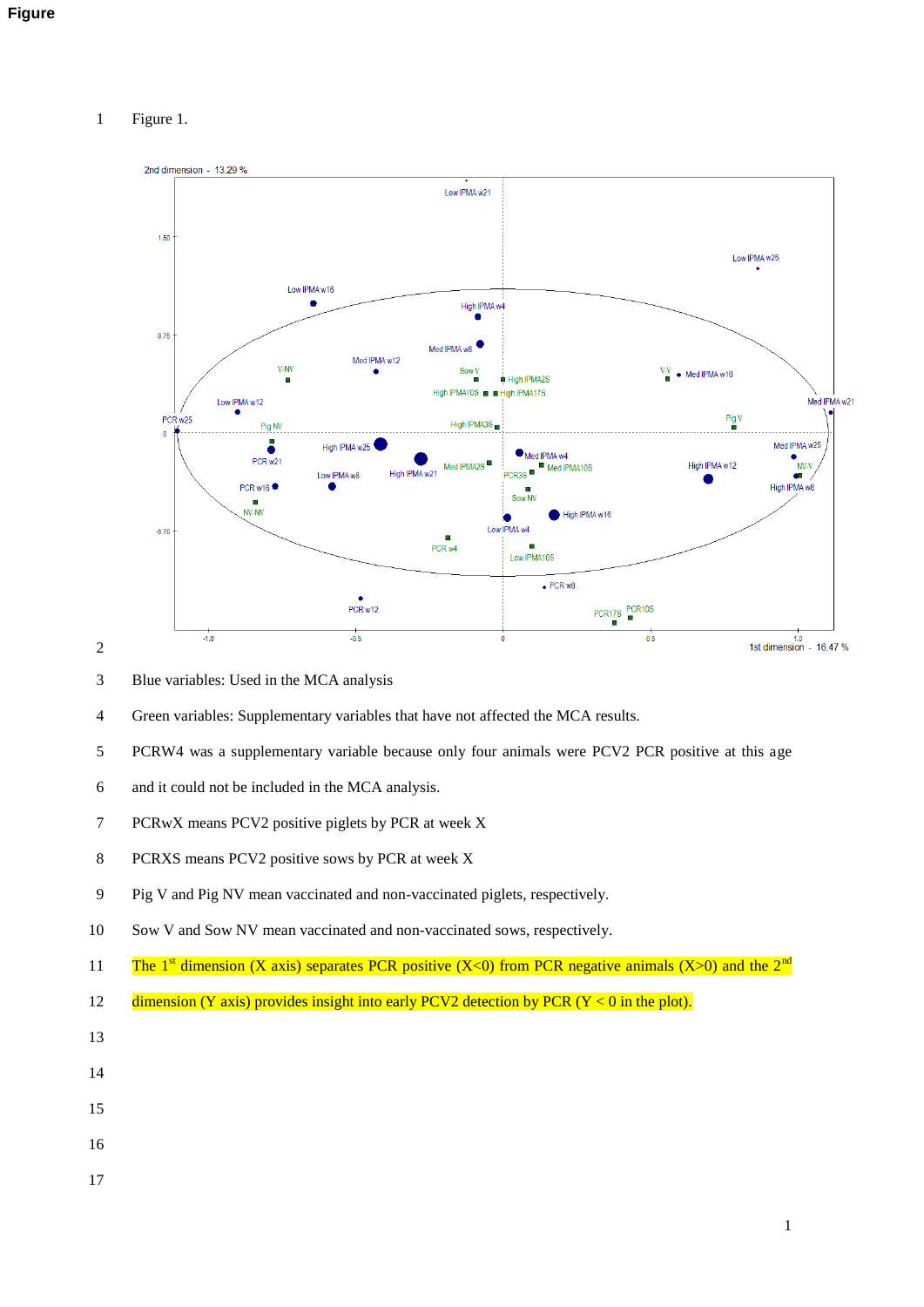# 1 Figure 2.

# 2



## 4

Tree dendograma with a classification in 4 clusters

 $\begin{array}{c} 5 \\ 6 \\ 7 \\ 8 \end{array}$ The first division separates two groups of animals which were associated with the vaccination of the 8 piglets: in the A group (clusters 1 and 2) there were most of the NV pigs (92%), whereas in the B group

9 (clusters 3 and 4) most of the V ones (80.5%).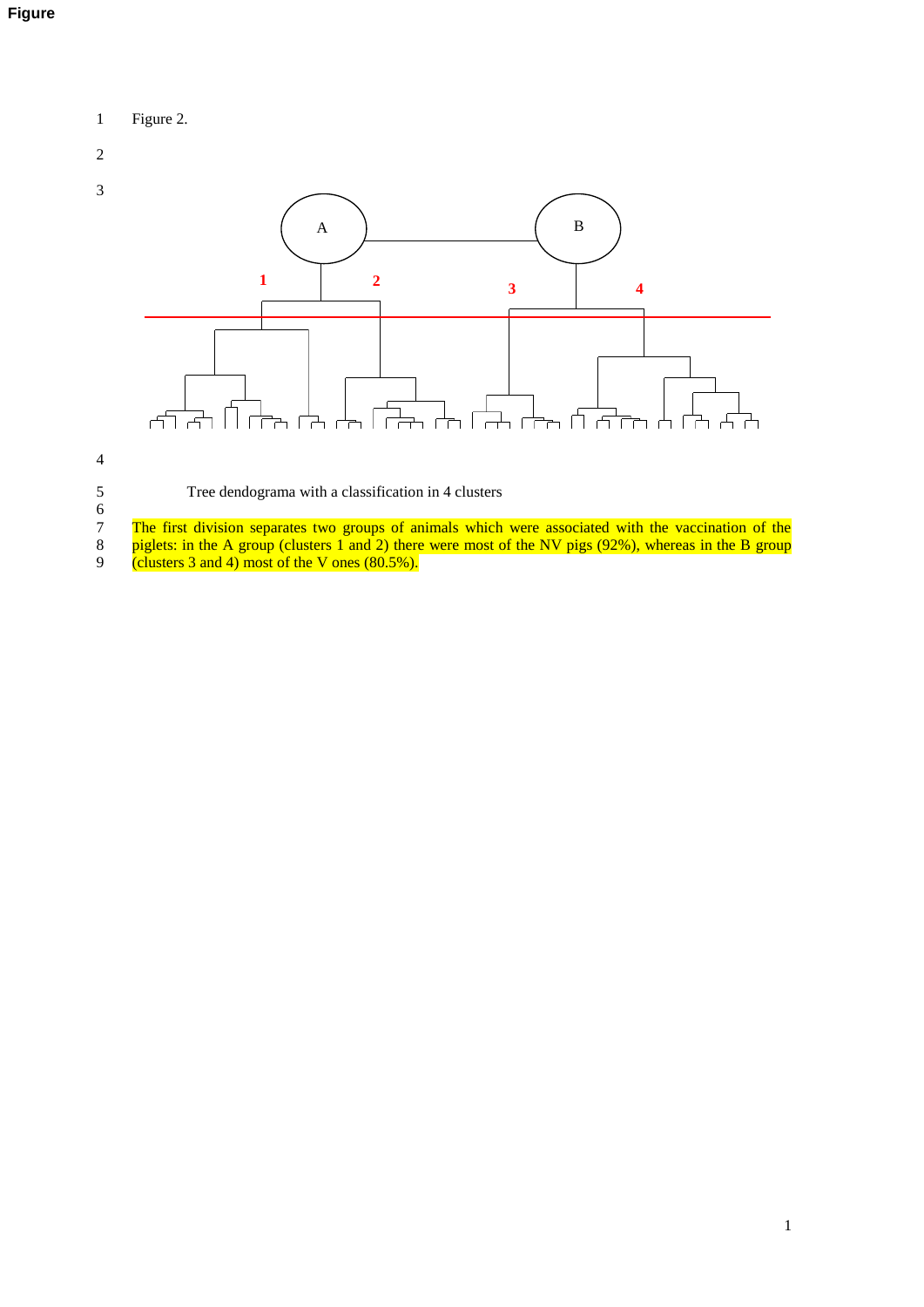## **Figure**